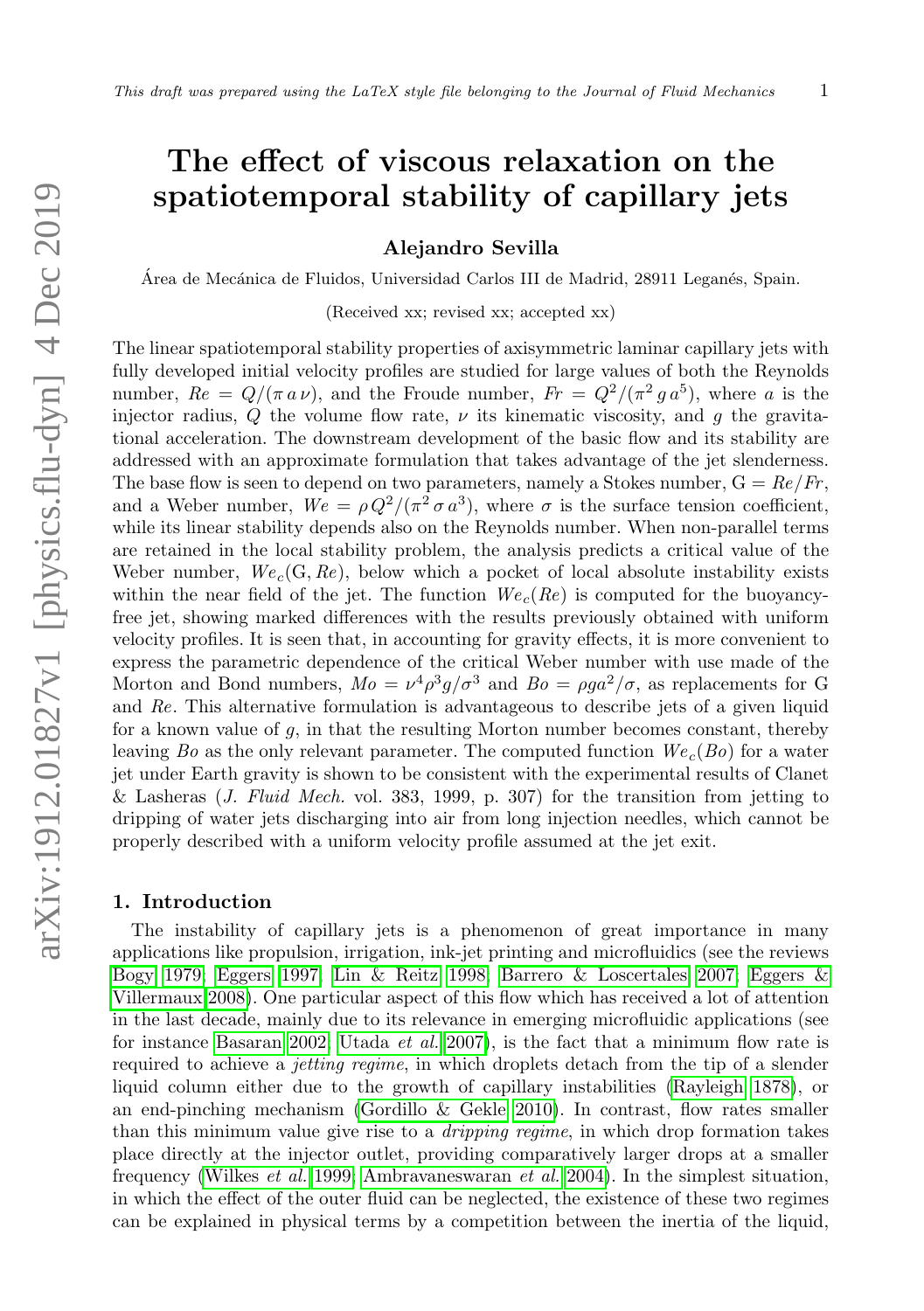which promotes the formation of a slender jet, and the surface tension forces, which tend to destabilise it (see [Eggers & Villermaux 2008\)](#page-20-3). The relative importance of these forces is measured by a liquid Weber number, such that the dripping and jetting regimes prevail for values of the Weber number smaller and larger than certain critical values, respectively.

The fact that a slender capillary jet cannot be sustained for arbitrarily small values of the liquid Weber number was early recognised (see for instance [Smith & Moss 1917\)](#page-22-2). However, this global destabilisation phenomenon cannot be explained within the classical temporal stability analysis of [Rayleigh](#page-21-1) [\(1878\)](#page-21-1), and a theoretical explanation had to wait until the work of [Leib & Goldstein](#page-21-3)  $(1986b)$  $(1986b)$ , who found that a parallel capillary jet becomes absolutely unstable to inviscid axisymmetric perturbations for values of the Weber number below a certain critical value, which they found to depend on the specific shape of the axial velocity profile. Although these authors realised that "the double root in the present flow will be associated with some natural droplet formation process", they did not identify the onset of absolute instability in the jet as responsible for the transition from jetting to dripping. In the case of jets with uniform velocity profiles, [Leib & Goldstein](#page-21-4)  $(1986a)$  $(1986a)$  showed that the critical Weber number decreases as the Reynolds number decreases, indicating the stabilising effect of viscosity. The experiments of [Monkewitz](#page-21-5) et al. [\(1988\)](#page-21-5) led to the conjecture that the jetting-dripping transition could be due to the destabilization of a linear global mode in the sense of [Chomaz](#page-20-6) *et al.* [\(1988\)](#page-20-6). This possibility was investigated by Le Dizès [\(1997\)](#page-21-6), who performed a stability analysis of the falling capillary jet with uniform velocity profile for large Reynolds and Froude numbers. Le Dizès [\(1997\)](#page-21-6) found that a sufficiently long region of absolute instability near the orifice does indeed destabilise a linear global mode due to the interaction of three spatial branches of the dispersion relation. The corresponding critical value of the Weber number, computed by Le Dizès [\(1997\)](#page-21-6) for Reynolds numbers between 100 and 200, was shown to be in good quantitative agreement with the experimental point of [Monkewitz](#page-21-5) *et al.* [\(1988\)](#page-21-5) for  $Re \simeq 180$ . It is interesting to note that the related configuration of a gas jet injected into stagnant liquid is absolutely unstable regardless of the value of the gas Weber number and, correspondingly, a bubbling regime is observed in experiments ( $\widetilde{\mathrm{Oguz}}$  & Prosperetti 1993). However, a convective instability type is also possible in this system when a sufficiently fast liquid coflow is imposed, as shown by [Sevilla](#page-21-8) et al. [\(2005\)](#page-21-8), where the predictions of spatiotemporal stability theory were shown to be in good agreement with the experimental observation of the transition from a bubbling to a jetting regime.

A detailed experimental study of the jetting/dripping transition in water jets discharging from long needles was performed by [Clanet & Lasheras](#page-20-7) [\(1999\)](#page-20-7), where a successful mechanical model for the dripping to jetting transition was also developed. In particular, the experiments of [Clanet & Lasheras](#page-20-7) [\(1999\)](#page-20-7) revealed the presence of hysteresis in the dripping/jetting and jetting/dripping transitions when the injector diameter is sufficiently large. In dimensionless terms, hysteresis appears at high enough values of the Bond number, for which the critical Weber number for the dripping to jetting transition is substantially larger than the corresponding value for the reverse process. Moreover, [Clanet & Lasheras](#page-20-7) [\(1999\)](#page-20-7) found that the critical Weber number increases as the Bond number decreases, in qualitative, albeit not quantitative, agreement with the prediction of Le Dizès  $(1997)$ . Moreover, the critical Weber number was found by [Clanet & Lasheras](#page-20-7) [\(1999\)](#page-20-7) to remain approximately constant for small enough values of the Bond number. Surprisingly, this limiting value of the critical Weber number is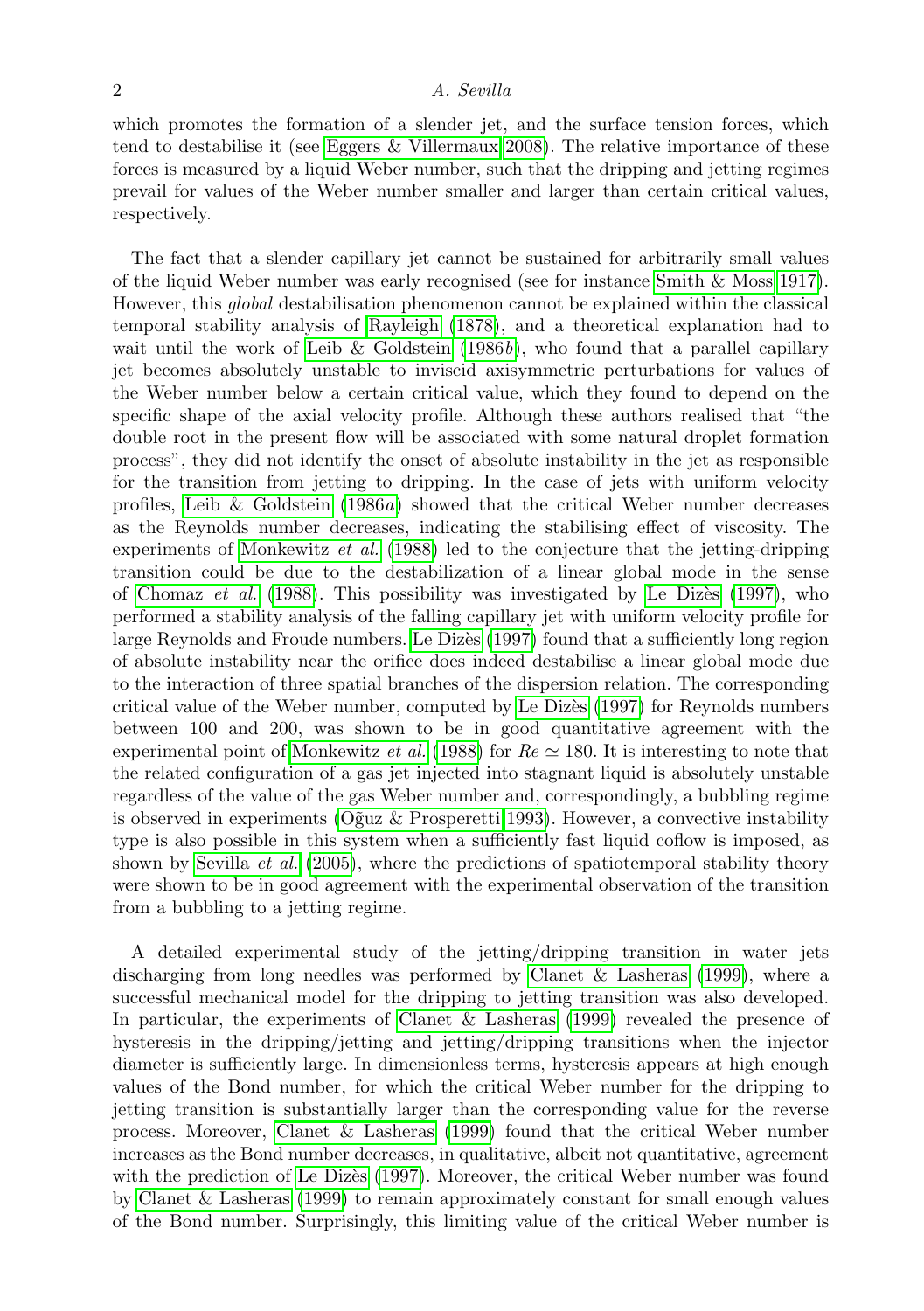closer to the theoretical result for the appearance of absolute instability in an inviscid jet with uniform velocity profile [\(Leib & Goldstein 1986](#page-21-3)b), than to the actual, expectedly more exact, prediction by Le Dizès  $(1997)$ . A natural explanation for this discrepancy is that, while the theory of Le Dizès [\(1997\)](#page-21-6) assumes a uniform velocity profile, the experiments of [Clanet & Lasheras](#page-20-7) [\(1999\)](#page-20-7) were performed with long needles for which the exit velocity profile is close to the fully-developed, parabolic Poiseuille profile. In fact, the analysis of [Leib & Goldstein](#page-21-3)  $(1986b)$  $(1986b)$  contemplated the influence of the velocity profile shape by introducing the parametric family  $(1 - br^2)/(1 - b/2)$ , where r is the radial coordinate, and the parameter  $b$  was varied between 0 and 1, respectively corresponding to uniform and parabolic profiles. The latter was found to be more stable, having a critical Weber number approximately seven times smaller than the uniform one. Leib  $\&$ [Goldstein](#page-21-3) [\(1986](#page-21-3)b) suggested that their parametric profiles could be used to model the viscous relaxation process of a capillary jet with parabolic initial velocity profile, with the downstream position corresponding to a certain value of the parameter b. However, the actual shapes of the velocity profiles within the relaxation region are different from the parametric family proposed by [Leib & Goldstein](#page-21-3)  $(1986b)$  $(1986b)$ . Moreover, the relationship between the downstream position and the value of the parameter  $b$  is not uniquely defined.

The present work addresses the linear spatiotemporal stability properties of laminar capillary jets with fully-developed outlet velocity profiles, assuming large values of the Reynolds and Froude numbers in the analysis. In contrast with previous stability studies, which used parametric shapes to describe the downstream evolution of the jet velocity profiles, here the base flow is computed by integrating the axisymmetric boundary layer equations. The linear spatiotemporal stability of the resulting slender flow is then studied using a quasi-parallel approximation. The paper is organised as follows: first, in  $\S2$ , we present the model considered for the base flow, as well as for the computation of its linear stability. Then, in §[3,](#page-8-0) we present the results of the spatiotemporal stability analysis, and discuss its relationship with the phenomenon of transition to dripping observed in experiments. Finally, §[4](#page-19-0) is devoted to the conclusions.

#### <span id="page-2-0"></span>2. Formulation of the problem

The configuration under study consists of a flow rate  $Q$  of liquid with density  $\rho$  and viscosity  $\mu$  discharging downwards from a tube of radius a and length  $l_t$  into a stagnant atmosphere of gas of density  $\rho_g$  at pressure  $p_a$ . The tube wall is assumed vanishingly thin, so that a and  $l_t$  are the only relevant geometric length scales for the jet. Note that this formulation would also apply to tubes of finite thickness if the liquid does not wet the exit section, so that the contact line is pinned at the inner edge of the tube at its outlet. To describe the resulting liquid jet we will adopt a cylindrical coordinate system with its origin placed at the center of the exit section and the axial coordinate pointing in the direction of gravity, as depicted in figure [1.](#page-3-0) We shall assume values the Reynolds number such that  $1 \ll Re = Q/(\pi a \nu) \lesssim 1000$ , the latter limit in order to ensure laminar flow in the jet, as well as values of the Froude number  $Fr = Q^2/(\pi^2 g a^5) \gg 1$ , where  $g$  is the gravitational acceleration. Keeping in mind that jet formation requires values of the Weber number  $We = \rho Q^2/(\pi^2 \sigma a^3) \gtrsim \mathcal{O}(1)$ , and that  $Re = We^{1/2}/Oh$ , the first condition is fulfilled whenever the Ohnesorge number  $Oh = \mu/(\rho \sigma a)^{1/2} \ll 1$ , where  $\sigma$  is the surface tension coefficient. Notice that Oh does not depend on the jet velocity, and can be seen as a Reynolds number based on the capillary velocity,  $(\sigma/(\rho a))^{1/2}$ .

With these assumptions, the free laminar liquid jet which appears downstream of the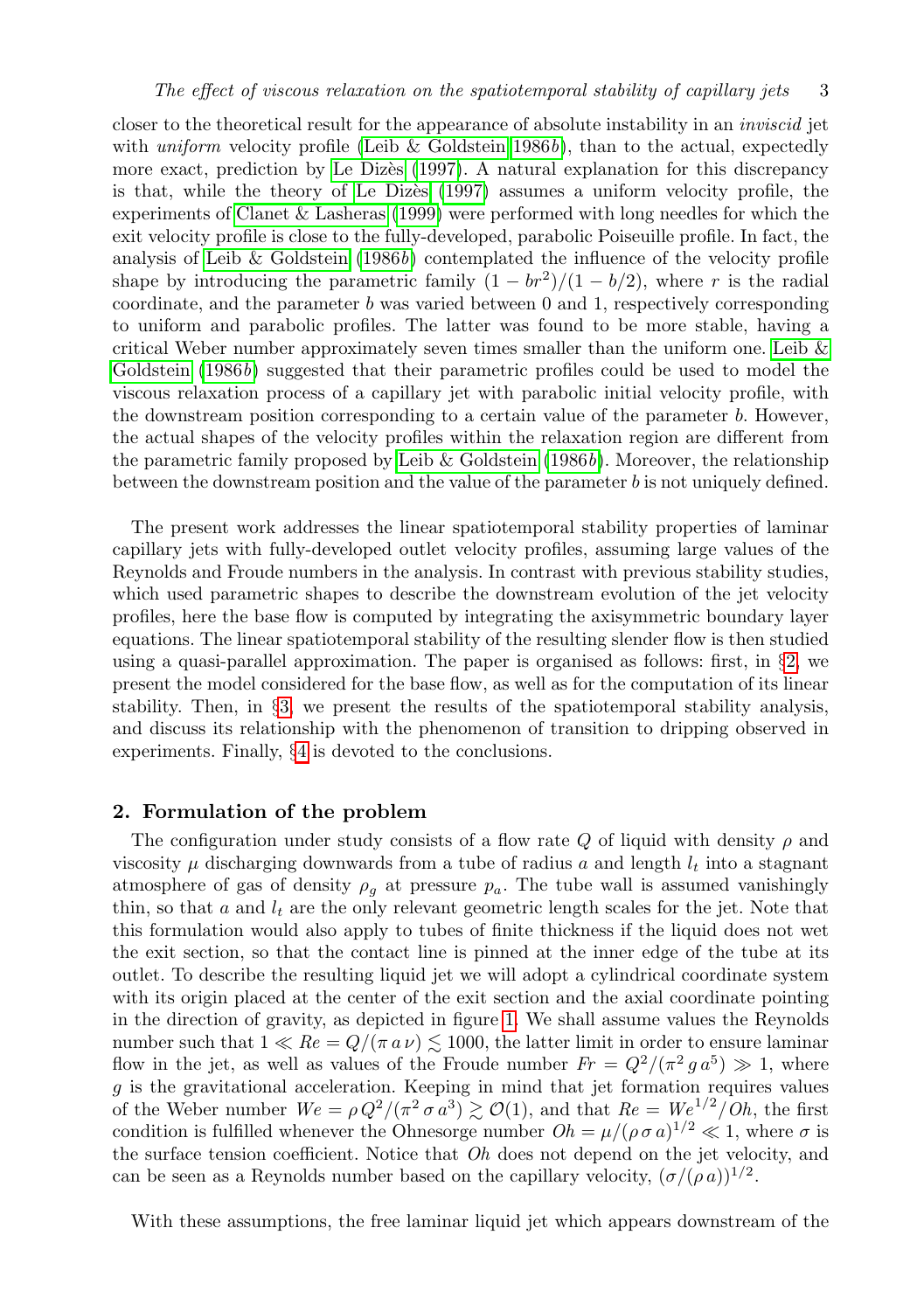

<span id="page-3-0"></span>Figure 1. Sketch of the flow configuration considered in the present work at a given instant.

tube exit contracts due to the action of gravity, as well as to the viscous relaxation of the initial velocity profile, which is non-uniform at the injector exit due to the accumulated action of the viscous shear stress at the inner wall. The exact shape of this velocity profile depends on the detailed geometry of the injection system as well as on the Reynolds number, precluding a universal description of the resulting free jet. In this work we will consider the limiting case of a jet discharging from a long cylindrical tube with  $l_t \geq Re \, a \gg a$ , such that the exit velocity profile is the fully-developed Poiseuille profile,  $\bar{u}_0 = 2U_0(1 - \bar{r}^2/a^2)$ , where  $U_0 = Q/\pi a^2$  is the mean exit velocity. Throughout the text, quantities with bar will denote dimensional variables. Laminar liquid jets with fully developed velocity profiles at the outlet appear frequently in applications. In particular, this is the case of the experiments of [Clanet & Lasheras](#page-20-7) [\(1999\)](#page-20-7), devoted to the study of transition from dripping to jetting in water jets under Earth gravity. However, it is important to emphasise that the hypodermic needles used by [Clanet & Lasheras](#page-20-7) [\(1999\)](#page-20-7) had finite wall thickness, and the liquid wetted their entire exit section. Therefore, in those experiments the contact line was pinned at the outer edge and, consequently, the thin wall configuration considered in the present work cannot be considered fully equivalent to the flow experimentally studied by [Clanet & Lasheras](#page-20-7) [\(1999\)](#page-20-7). In particular, in contrast with the simplified boundary layer description used here, flow separation and recirculation are expected to take place in a small region near the needle exit section whenever the contact line is pinned at the outer edge. The structure of the flow in this region must be studied with the full Navier-Stokes equations, and is outside the scope of the present investigation. Keeping in mind the difference between both configurations, and in the absence of experimental data corresponding to the thin wall limit, the results of [Clanet & Lasheras](#page-20-7) [\(1999\)](#page-20-7) will be compared in §[3.2](#page-16-0) with those obtained in the present work.

As mentioned above, the streamwise contraction of the jet is due to a combined contribution of gravity and viscous relaxation. Concerning the former, the characteristic axial distance  $l_q$  over which gravity accelerates the jet by a quantity of the order of its initial velocity is given by a balance between the convective acceleration of the liquid,  $\bar{u}\,\partial\bar{u}/\partial\bar{x} \sim U_0^2/l_g$ , and the gravitational acceleration, g, so that  $l_g \sim Fr a$ . On the other hand, viscous relaxation takes place within a distance  $l_r$  of the exit such that the convective acceleration  $U_0^2/l_r$  balances the viscous diffusion term, of order  $\nu U_0/a^2$ , giving  $l_r \sim Re a$ . From these considerations it is clear that the conditions  $Fr \gg 1$ ,  $Re \gg 1$ suffice to ensure the slenderness of the jet, whose downstream evolution will be described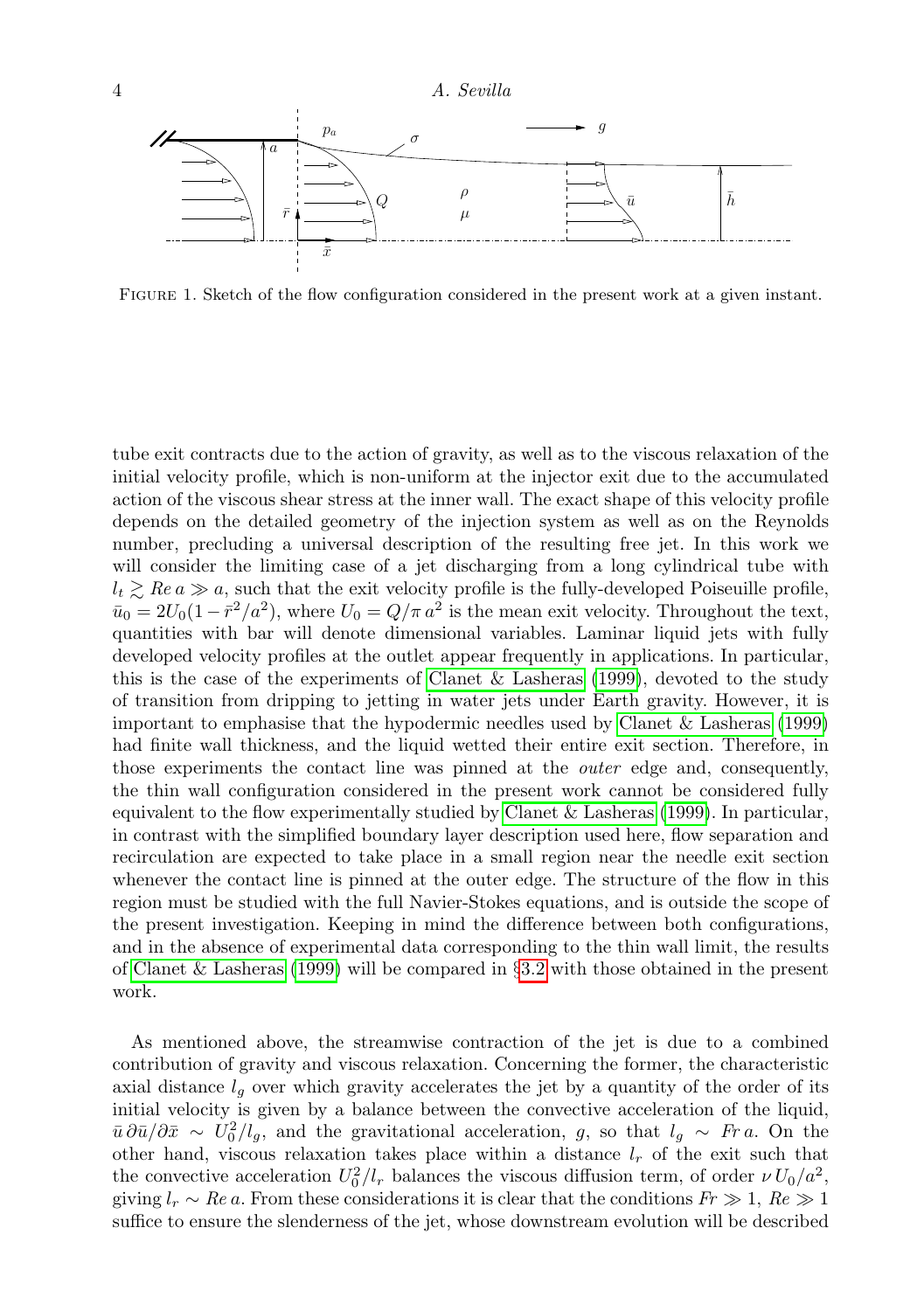here by means of the following decomposition,

<span id="page-4-0"></span>
$$
\bar{u} = U_0 \left[ U(X, r) + \epsilon u'(x, r, t) \right],\tag{2.1}
$$

$$
\bar{v} = U_0 \left[ Re^{-1} V(X, r) + \epsilon v'(x, r, t) \right],\tag{2.2}
$$

$$
\bar{p} = \rho U_0^2 [P(X, r) + \epsilon p'(x, r, t)],
$$
\n(2.3)

$$
\bar{h} = a\left[H(X) + \epsilon h'(x, t)\right],\tag{2.4}
$$

where  $x = \bar{x}/a$ ,  $r = \bar{r}/a$ ,  $t = \bar{t} U_0/a$ . Here,  $(U, V, P, H)$  represent the steady basic flow, which is non-dimensionalised following the boundary-layer scaling, for which  $X = x/Re$ and  $\bar{U} \sim Re \bar{V} \sim U_0$ , and  $\epsilon$  is a small parameter measuring the size of the unsteady perturbations around the mean flow,  $(u', v', p', h')$ .

#### 2.1. The basic flow

<span id="page-4-2"></span>The equations governing the basic flow are obtained by substituting the decomposition given by equations  $(2.1)-(2.4)$  $(2.1)-(2.4)$  $(2.1)-(2.4)$  into the incompressible, axisymmetric Navier-Stokes equations to yield, at  $\mathcal{O}(\epsilon^0, Re^{-1})$ , the steady axisymmetric boundary-layer equations,

<span id="page-4-1"></span>
$$
U_X + \frac{1}{r}(rV)_r = 0,\t\t(2.5)
$$

$$
U U_X + V U_r = W e^{-1} H^{-2} H_X + \frac{1}{r} (r U_r)_r + G,
$$
\n(2.6)

where  $G = Re/Fr$  is a Stokes number, and subscripts denote partial derivatives. Notice that both the axial viscous stress and the radial pressure gradient have been neglected, since they are  $\mathcal{O}(Re^{-2}) \ll 1$ . Equations [\(2.5\)](#page-4-1)-[\(2.6\)](#page-4-1) are supplemented with the initial condition  $X = 0$ :  $U = u_0(r) = 2(1 - r^2)$ , the boundary conditions  $r = 0$ :  $V = U_r = 0$ and  $r = H : U_r = 0$ , and the mass conservation constraint  $\int_0^H U r dr = 1/2$ . In the boundary condition at the free surface  $r = H$ , we have neglected terms  $\mathcal{O}(Re^{-2}) \ll 1$ or smaller in the continuity of tangential stress at the interface. Moreover, we have also made the assumption that the external gas, of density  $\rho_q$ , has a negligible influence in the dynamics, which is a good approximation since the aerodynamic Weber number,  $We<sub>g</sub> = We<sub>g</sub>/\rho \ll 1$  (see [Weber 1931;](#page-22-3) Gordillo & Pérez-Saborid 2005). In effect, note that  $\rho_g/\rho \ll 1$ , and the critical values of the Weber number  $We_c \sim \mathcal{O}(1)$ , as will be shown below. Finally, the axial pressure gradient  $-P_X$  was obtained by the normal stress balance at the interface, where we have neglected both the axial curvature, with a relative error max $[\mathcal{O}(Fr^{-2}), \mathcal{O}(Re^{-2})] \ll 1$ , and the normal viscous stress at the interface, with an error  $\mathcal{O}(Re^{-2}) \ll 1$ . Thus, the pressure gradient is given by  $-P_X = We^{-1}H^{-2}H_X$  with a small error max $[O(Fr^{-2}), O(Re^{-2})] \ll 1$ . An efficient and accurate method of lines was implemented to obtain the numerical solution of equations  $(2.5)-(2.6)$  $(2.5)-(2.6)$  $(2.5)-(2.6)$ , as explained in detail by [Gordillo](#page-21-10) *et al.* [\(2001\)](#page-21-10). Typically, 200 lines were used in the computations.

The boundary layer equations  $(2.5)-(2.6)$  $(2.5)-(2.6)$  $(2.5)-(2.6)$ , complemented with the boundary conditions discussed in the previous paragraph, have been studied in detail in the past. Numerical solutions in several representative cases were given by [Duda & Vrentas](#page-20-8)  $(1967)$ , while O $\tilde{g}$ uz [\(1998\)](#page-21-11) provided a semi-analytical approach based on eigenfunction expansions. In addition, these studies showed good agreement between experiments and equations [\(2.5\)](#page-4-1)- [\(2.6\)](#page-4-1). The very near field of the jet,  $X \to 0$ , was considered by [Goren](#page-21-12) [\(1966\)](#page-21-12), who showed that the structure of the viscous layer which develops at the free surface resembles a Goldstein wake, while [Tillett](#page-22-4) [\(1968\)](#page-22-4) extended the analysis to include higher-order effects. On the other hand, the far field of the jet was considered by [Goren & Wronski](#page-21-13) [\(1966\)](#page-21-13), who provided with a complete description of the approach of the jet to the uniform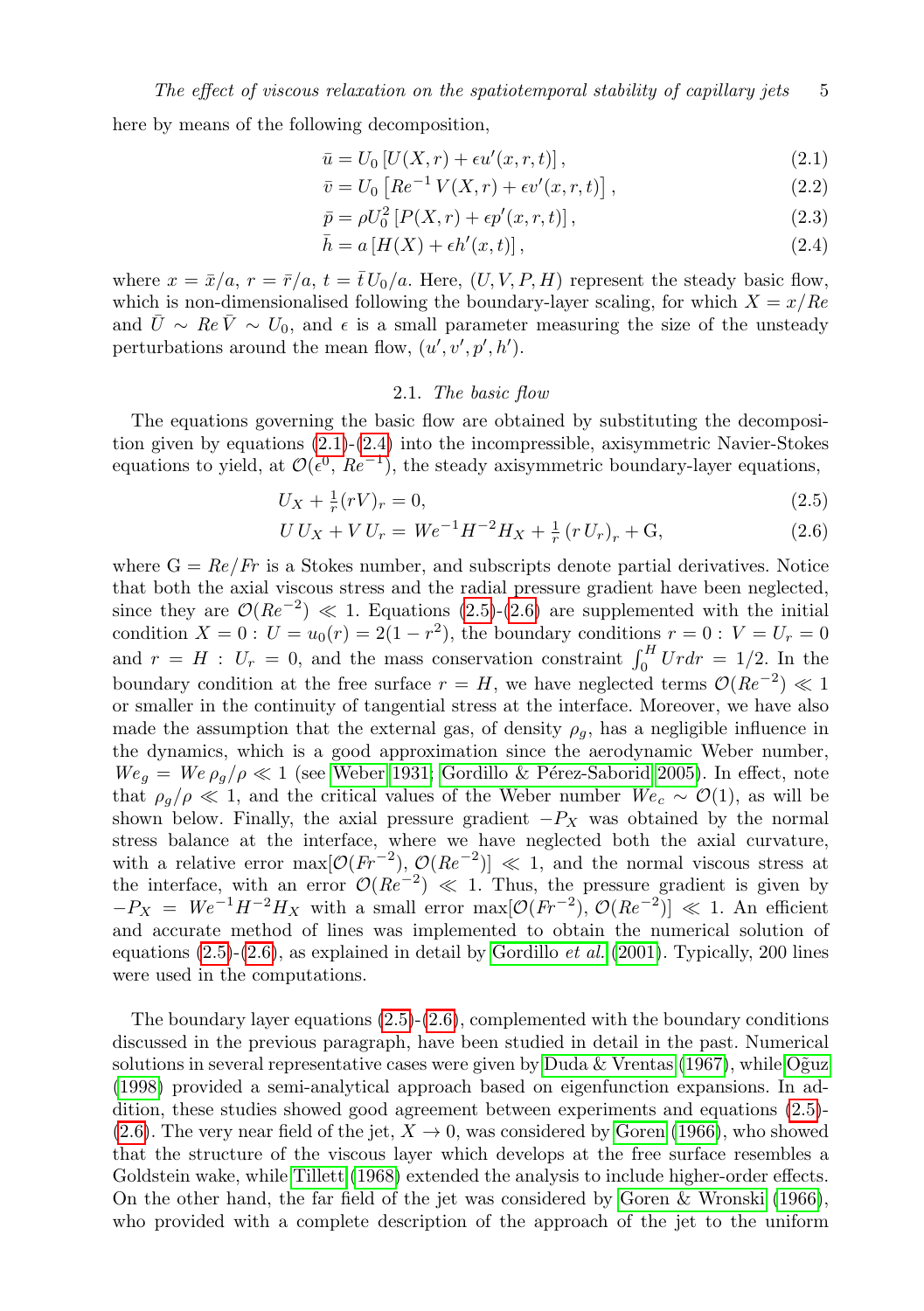

<span id="page-5-0"></span>FIGURE 2. The basic flow for  $G = 0$ . (a) Velocity profiles for  $We = 10$  at several downstream positions  $X$ , indicated in the legend. The inset shows a comparison of the velocity profile at  $X = 0.01$ , with a profile taken from the parametric family of [Leib & Goldstein](#page-21-3) [\(1986](#page-21-3)b) for a value of the parameter  $b = 0.75$ . (b) Downstream evolution of the jet radius for  $We = 10$ (solid line) and  $We = 100$  (dashed line), together with the similarity solution due to [Goren](#page-21-12) [\(1966\)](#page-21-12)  $H = 1 - 0.5619 X^{1/3}$  (dotted line), and (c) asymptotic jet radius  $H_e$  as a function of We computed numerically (circles), compared with the exact solution (solid line) and its large We computed numerically (circles), compared with the exact so<br>Weber number approximation  $\sqrt{3}/2 (1 + We/20)$  (dashed line).

conditions achieved for  $X \gg 1$ . Finally, asymptotic solutions uniformly valid throughout the entire jet were given by [Philippe & Dumargue](#page-21-14) [\(1991\)](#page-21-14).

The main features of the basic flow considered here can be seen in figure [2,](#page-5-0) computed for the particular case of negligible gravitational effects,  $G = 0$ . Several examples of numerically computed velocity profiles along the relaxation region for  $We = 10$  and different values of  $X$  are shown in figure  $2(a)$ . Notice that the initial region of jet acceleration is confined to a thin viscous layer adjacent to the free surface, as revealed by the velocity profile represented with a thin solid line for  $X = 10^{-3}$ . Mass conservation implies that the jet core must decelerate for larger values of  $X$ , as revealed by the velocity profile at  $X = 10^{-2}$  shown as the thin dashed line in figure [2\(](#page-5-0)a). The acceleration at the free surface, together with the deceleration at the axis, finally lead to an almost uniform velocity profile at  $X = 0.2$ , shown with circles in figure [2\(](#page-5-0)a). A common feature of the local velocity profiles during relaxation is that they have an inflection point, whose radial position moves from the free surface towards the center of the jet as X increases. Note, however, that the velocity profiles proposed by [Leib & Goldstein](#page-21-3)  $(1986b)$  $(1986b)$  to model the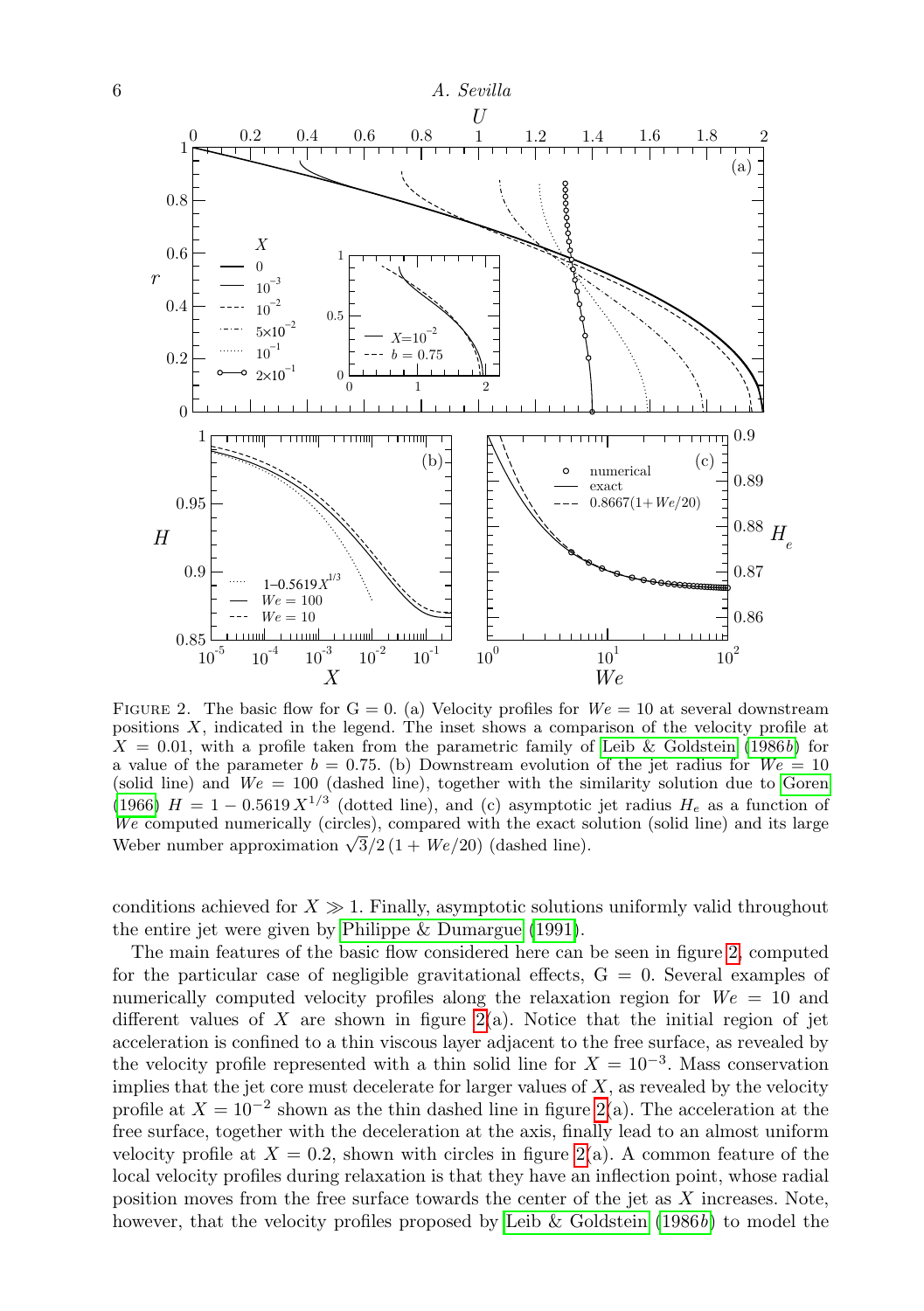relaxation region, namely  $U_{\text{LG}} = (1 - br^2)/(1 - b/2)$  with  $0 \leq b \leq 1$ , are substantially different from the actual profiles in the relaxation region. This fact is illustrated by the inset of figure  $2(a)$ , which shows a comparison between the velocity profile obtained through equations [\(2.5\)](#page-4-1)-[\(2.6\)](#page-4-1) at  $X = 0.01$  (solid line), and a profile taken from the family proposed by [Leib & Goldstein](#page-21-3) [\(1986](#page-21-3)b), for a value of  $b = 0.75$  (dashed line). Notice that, to perform the comparison, the parametric profile has been properly renormalised according to the expression  $\tilde{U}_{\text{LG}}(r) = \frac{[1 - b(\tilde{r}/H)^2]}{[H^2(1 - b/2)]}$ , with  $0 \leq \tilde{r} \leq H$ , such that  $\int_0^H \tilde{r} U(\tilde{r}) d\tilde{r} = 1/2$ . The downstream evolution of the unperturbed jet radius,  $H(X)$ , is shown in [2\(](#page-5-0)b) for two different values of the Weber number, namely  $We = 100$ (solid line) and  $We = 10$  (dashed line). Also shown in figure [2\(](#page-5-0)b) is the similarity solution  $H = 1 - 0.5619X^{1/3}$ , obtained by [Goren](#page-21-12) [\(1966\)](#page-21-12) for  $X \to 0$  and  $We \to \infty$ , which is seen to be in good agreement with the numerical solution for  $We = 100$  and  $X \lesssim 10^{-4}$ . Another interesting feature of the jet, already pointed out by Oğuz [\(1998\)](#page-21-11), is the fact that the radius relaxes sooner than the velocity profile. In effect, note from figure  $2(b)$  that H takes its asymptotic value for  $X \simeq 0.1$ . In contrast, the dotted line represented in [2\(](#page-5-0)b) reveals that the velocity profile is still far from uniform at this station, the velocities being  $U(X = 0.1, r = 0) \approx 1.6$  and  $U(X = 0.1, r = H) \approx 1.2$  at the centerline and the free surface, respectively. When surface tension effects are negligible,  $We \gg 1$ , it was shown by [Harmon](#page-21-15) [\(1955\)](#page-21-15) the jet velocity and radius reach limiting values  $U_e = 4/3$  and  $H_e = \sqrt{3}/2 \simeq 0.866$  at distances  $X \sim \mathcal{O}(1)$  downstream, as can be shown by performing a global mass and momentum balance for the jet. More generally, multiplying equation  $(2.6)$  by r, integrating across the jet, and making use of equation  $(2.5)$ , one obtains the following equation for the downstream evolution of the axial momentum of the jet,  $J(X) = \int_0^H U^2 r dr$ ,

<span id="page-6-0"></span>
$$
\frac{dJ}{dX} = \frac{1}{2\,We}\,\frac{dH}{dX} + G\frac{H^2}{2},\tag{2.7}
$$

which shows that, since  $dH/dX < 0$ , surface tension removes momentum from the jet, while gravity adds to it. In the particular limit  $G \ll 1$ , the last term of equation [\(2.7\)](#page-6-0) is negligible in the region  $0 \leq X \leq \mathcal{O}(1)$  where viscous relaxation takes place, and, integrating from  $X = 0$  to  $X = X_e \sim \mathcal{O}(1)$ , where  $X_e$  is a station where the jet velocity profile is uniform, we obtain  $U_e^2 H_e^2/2 - J_0 = (H_e - 1)/(2 \, We)$ . In addition, mass conservation implies that  $U_e H_e^2 = 1$ , and thus the relaxed jet radius for  $G \ll 1$  is obtained from the cubic  $H_e^3 + (2J_0 We - 1)H_e^2 - We = 0$ , first obtained by [Gavis](#page-20-9) [\(1964\)](#page-20-9) for the particular case of a parabolic velocity profile at the jet exit, and whose solution has the expansion  $H_e = (2J_0)^{-1/2} \left[ 1 + (1 - (2J_0)^{-1/2}) / (4J_0 W_e) + \mathcal{O}(W_e^{-2}) \right]$  for  $W_e \gg 1$ . The initial momentum flux,  $J_0 = \int_0^1 U_0^2 r dr$ , has the value  $J_0 = 2/3$  for the parabolic profile and, in this case,  $H_e = \sqrt{3}/2[1 + 3(2 - \sqrt{3})/(16 \text{We}) + \mathcal{O}(We^{-2})] \approx \sqrt{3}/2(1 + 0.05/\text{We})$ , showing that the contribution of We rapidly becomes negligible as  $We \ge 1$ . The function  $H_e(We)$  is displayed in figure [2\(](#page-5-0)c), where the numerically computed values of  $H_e$ , represented as open circles, are shown to be in very good agreement with the exact value, which solves the equation  $H_e^3 + (4 \text{We}/3 - 1)H_e^2 - \text{We} = 0$ , and which is represented as a solid line in figure  $2(c)$ . Finally, the fact that the numerical results accomplish the global mass and momentum balance to a very high degree of accuracy, together with the good agreement found with Goren's similarity solution for  $X \to 0$ , serve as a stringent validation for the numerical code implemented here for the base flow.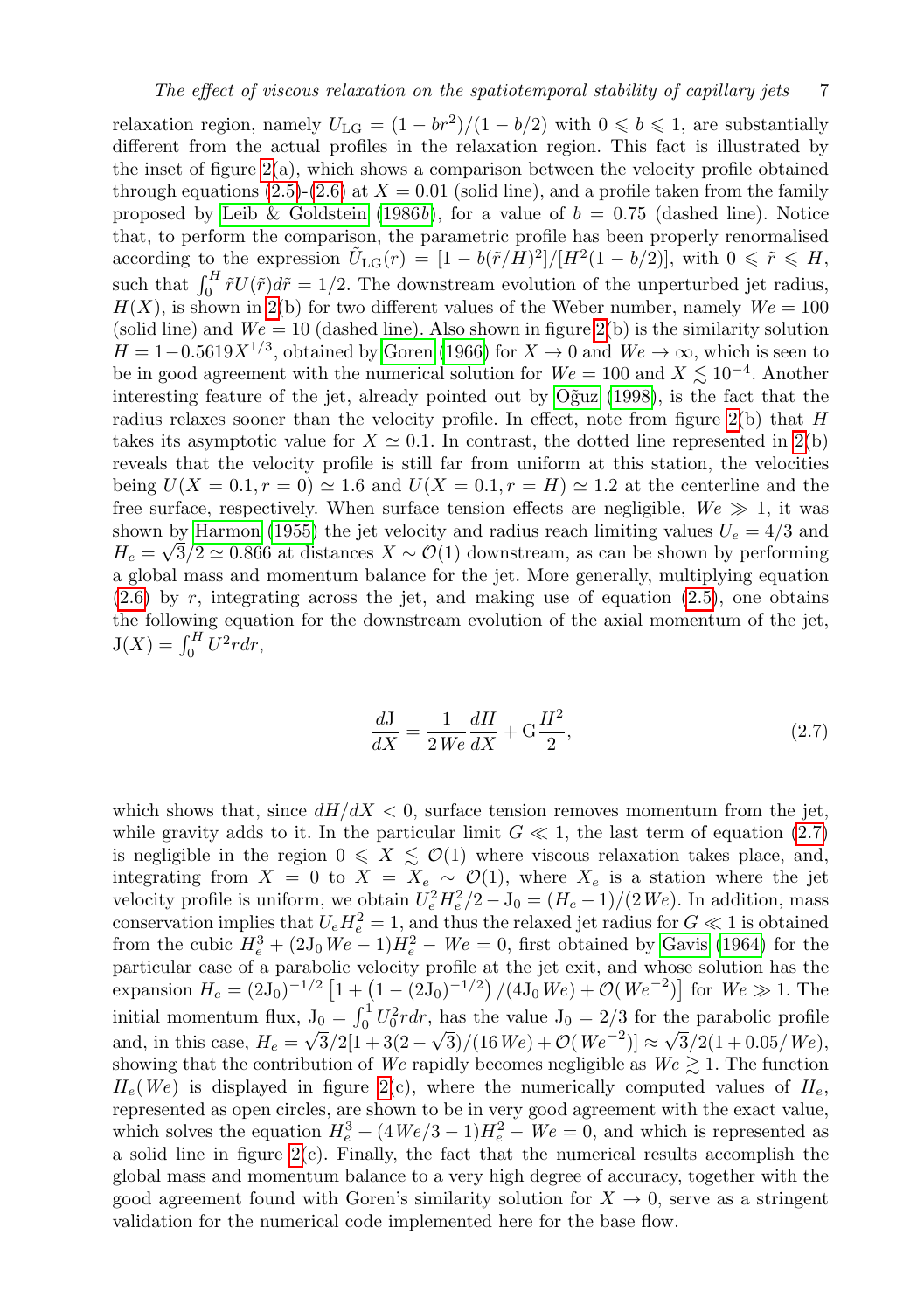## 8 A. Sevilla

## 2.2. The linear stability problem

The equations governing the linear dynamics of axisymmetric disturbances to the basic jet considered in §[2.1](#page-4-2) are obtained at  $\mathcal{O}(\epsilon, Re^{-1})$  when  $(2.1)-(2.4)$  $(2.1)-(2.4)$  $(2.1)-(2.4)$  are substituted in the incompressible Navier-Stokes equations, leading to the following system of linearised stability equations,

<span id="page-7-1"></span>
$$
u'_x + \frac{1}{r}(rv')_r = 0,\t\t(2.8)
$$

$$
u'_{t} + U u'_{x} + U_{r} v' + p'_{x} - Re^{-1} \left[ \frac{1}{r} (r u'_{r})_{r} + u'_{xx} \right] = -Re^{-1} \left( U_{X} u' + V u'_{r} \right), \quad (2.9)
$$

$$
v'_{t} + U v'_{x} + p'_{r} - Re^{-1} \left[ \left( \frac{1}{r} \left( r v' \right)_{r} \right)_{r} + v'_{xx} \right] = -Re^{-1} \left( V_{r} v' + V v'_{r} \right), \quad (2.10)
$$

to be solved with symmetry boundary conditions at the axis,  $r = 0$ :  $v' = u'_r = p'_r = 0$ , as well as the following linearised boundary conditions at the free surface,  $r = H(X)$ :

<span id="page-7-0"></span>
$$
v' - h'_t - U h'_x = Re^{-1} \left[ H_X u' - V_r h' \right], \tag{2.11}
$$

$$
p' - 2\operatorname{Re}^{-1} v'_r + \operatorname{We}^{-1} \left( H^{-2} h' + h'_{xx} \right) = - \left( \operatorname{We} \operatorname{Re} \right)^{-1} H^{-1} H_X h'_x, \tag{2.12}
$$

$$
u'_{r} + v'_{x} + U_{rr} h' = 2 Re^{-1} [(u'_{x} - v'_{r}) H_{X} + (U_{X} - V_{r}) h'_{x}], \qquad (2.13)
$$

where equations  $(2.11)-(2.13)$  $(2.11)-(2.13)$  $(2.11)-(2.13)$  represent, respectively, the kinematic condition, the normal stress balance at the interface and the condition of zero shear stress at the interface. Notice that, as discussed in §[2.1,](#page-4-2) the effect of the ambient gas has been neglected in equations  $(2.12)$  and  $(2.13)$ . The terms appearing in the right hand sides of equations [\(2.8\)](#page-7-1)-[\(2.13\)](#page-7-0) represent non-parallel effects, and have been included since, as will be shown below, they have a crucial effect on the the stability of the jet in the initial relaxation region.

Taking into account the fact that the most unstable perturbations to the basic jet have wavenumbers of the order of the jet radius, and thus evolve on the fast scale  $x$ , while the unperturbed jet evolves on the slow scale  $X = x/Re$ , a quasi-parallel approach will be used to solve the system of equations  $(2.8)-(2.13)$  $(2.8)-(2.13)$  $(2.8)-(2.13)$ , whereby axisymmetric disturbances are represented as normal modes of the form

<span id="page-7-2"></span>
$$
(u', v', p', h') = \left[\hat{u}(r), \hat{v}(r), \hat{p}(r), \hat{h}\right] e^{i(kx - \omega t)},
$$
\n(2.14)

where quantities with hats are the complex perturbation amplitudes, and the phase function incorporates the evolution of the local instability wave on the fast scale  $x$ . The substitution of equation  $(2.14)$  into the system  $(2.8)-(2.13)$  $(2.8)-(2.13)$  $(2.8)-(2.13)$  leads to the following system of linear equations for the normal modes,

<span id="page-7-3"></span>
$$
ik\hat{u} + \frac{1}{r}(r\hat{v})_r = 0,\t\t(2.15)
$$

$$
i(kU - \omega)\hat{u} + U_r \hat{v} + ik\hat{p} - Re^{-1} \left[\frac{1}{r} (r\hat{u}_r)_r - k^2 \hat{u}\right] = -Re^{-1} (U_X \hat{u} + V \hat{u}_r), (2.16)
$$

$$
i(kU - \omega)\hat{v} + \hat{p}_r - Re^{-1}\left[\left(\frac{1}{r}(r\hat{v})_r\right)_r - k^2\hat{v}\right] = -Re^{-1}\left(V_r\hat{v} + V\hat{v}_r\right), (2.17)
$$

which must be solved subjected to the symmetry conditions at the axis,  $r = 0$ :  $\hat{v} = \hat{u}_r$  $\hat{p}_r = 0$ , as well as boundary conditions at  $r = H(X)$  resulting from the transformation of equations  $(2.11)-(2.13)$  $(2.11)-(2.13)$  $(2.11)-(2.13)$  through equation  $(2.14)$ ,

<span id="page-7-4"></span>
$$
\hat{v} - i(kU - \omega)\hat{h} = Re^{-1}\left(H_X\hat{u} - V_r\hat{h}\right),\tag{2.18}
$$

$$
\hat{p} - 2\operatorname{Re}^{-1}\hat{v}_r + \operatorname{We}^{-1}\left(H^{-2} - k^2\right)\hat{h} = -(\operatorname{We}R e)^{-1}\operatorname{H}^{-1}\operatorname{H}_X ik\hat{h},\tag{2.19}
$$

$$
\hat{u}_r + ik\hat{v} + U_{rr}\hat{h} = 2\Re e^{-1} \left[ (ik\hat{u} - \hat{v}_r) H_X + (U_X - V_r) i k \hat{h} \right]. \tag{2.20}
$$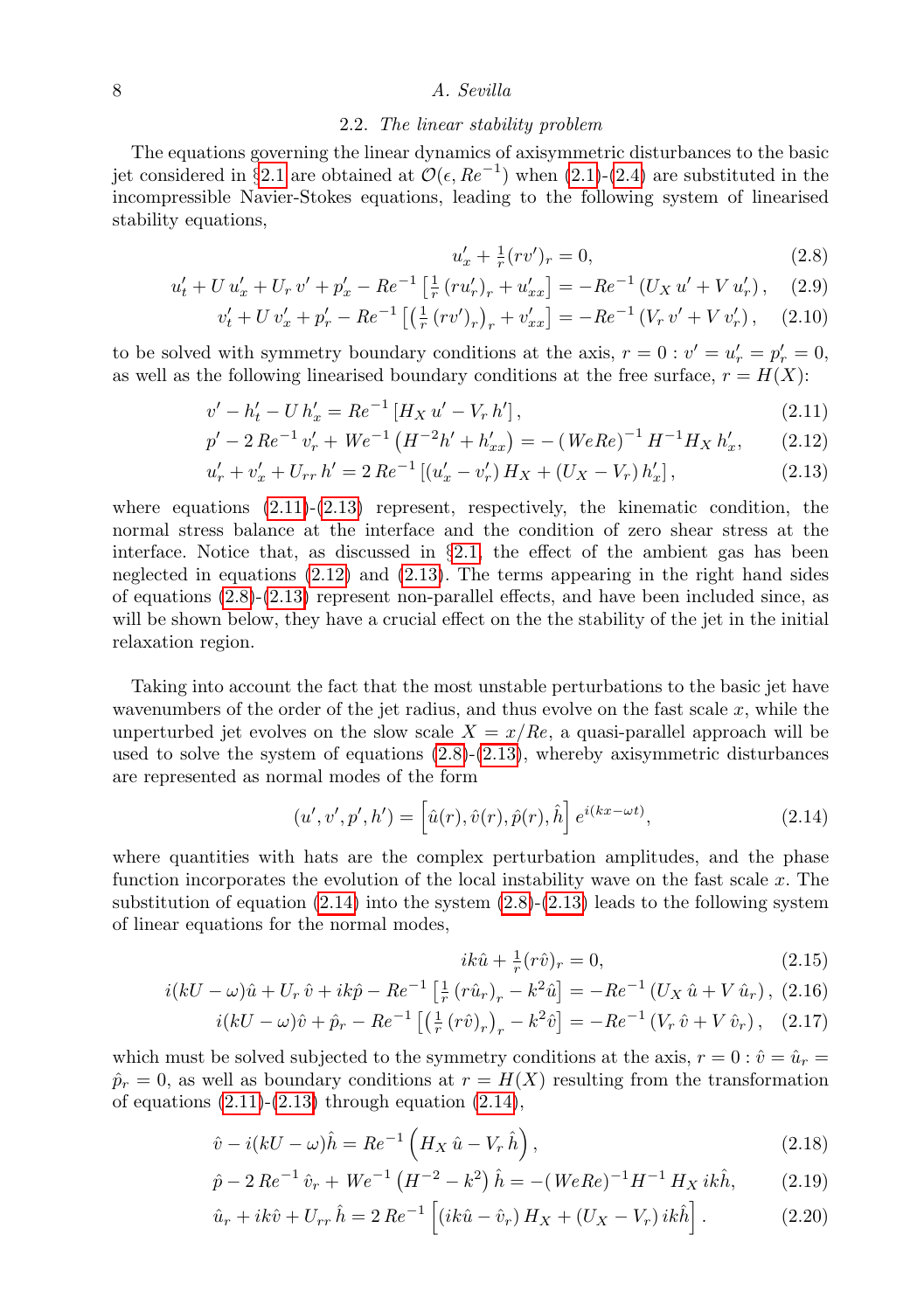Since in this work we focus on the critical conditions for jet formability, we have solved the local eigenvalue problem, given by equations  $(2.15)-(2.20)$  $(2.15)-(2.20)$  $(2.15)-(2.20)$ , with the aim at determining the convective or absolute nature of the local instability as a function of the downstream position X. The basic hypothesis underlying the present approach is that the global stability properties of the slender unperturbed jet obtained in  $\S 2.1$  $\S 2.1$  can be inferred from the local convective or absolute nature of the instability as a function of X. In this context, two different scenarios have been clearly identified in the particular case of weakly nonparallel flows (for a review, see [Chomaz 2005\)](#page-20-10): if the region of absolute instability (AI) starts right at the upstream boundary of the domain, the extent of the AI region must be larger than a certain minimum value for the global mode to be destabilised [\(Couairon](#page-20-11) [& Chomaz 1999\)](#page-20-11). In contrast, if the AI region is localised away from boundaries, a global mode is excited independently of its size (Pier [et al.](#page-21-16) [1998\)](#page-21-16). Although these findings have been rigorously demonstrated only for one-dimensional Ginzburg-Landau models, their application to actual fluid flows has been remarkably successful (see for instance [Pier &](#page-21-17) [Huerre 2001;](#page-21-17) [Lesshafft](#page-21-18) et al. [2006\)](#page-21-18).

Notice that, although the non-parallel terms in the right hand sides of equations [\(2.15\)](#page-7-3)- [\(2.20\)](#page-7-4) are usually disregarded when performing quasi-parallel stability analyses (however, see e.g. Gordillo & Pérez-Saborid 2005; [Herrada](#page-21-19) *et al.* [2008\)](#page-21-19), they are formally of the same order as the viscous terms, namely  $\mathcal{O}(Re^{-1})$ , and cannot be neglected except if  $U_X \ll 1$  and  $V \ll 1$ . The latter conditions are not fulfilled in the initial relaxation region and, consequently, these non-parallel terms can be anticipated to play an important role in the local instability of the jet's near field. It is also important to emphasise that the quasi-parallel approach adopted in the present work is not completely rigorous, since base flow non-parallelism is accounted for only partially, through the right hand sides of equations  $(2.15)-(2.20)$  $(2.15)-(2.20)$  $(2.15)-(2.20)$ . Alternative approaches to study the stability of the jet, like the parabolised stability equations [\(Herbert 1997\)](#page-21-20), the linear global mode theory for weakly non-parallel flows [\(Chomaz](#page-20-6) et al. [1988;](#page-20-6) [Huerre & Monkewitz 1990;](#page-21-21) [Monkewitz](#page-21-22) *[et al.](#page-21-22)* [1993;](#page-21-22) Le Dizès 1997), or a fully two-dimensional global stability analysis [\(Theofilis](#page-22-5) [2011\)](#page-22-5), though more rigorous, are also substantially more involved than the quasi-parallel approach; they certainly constitute interesting topics for future work on the problem, but they are out of the scope of the present study.

The local stability problem given by the system of equations [\(2.15\)](#page-7-3)-[\(2.20\)](#page-7-4) was solved with a very efficient Chebyshev collocation method. For each value of  $X$ , the radial coordinate r was transformed into the basic interval  $-1 \leq \xi \leq 1$  by means of the linear transformation  $r = (1 - \xi)H(X)/2$ . Introducing the vector of unknowns  $\phi =$  $(\hat{u}_i, \hat{v}_i, \hat{p}_i, \hat{h}, k\hat{u}_i, k\hat{v}_i, k\hat{h})^T$ ,  $i = 1, ..., N$ , equations  $(2.15)-(2.20)$  $(2.15)-(2.20)$  $(2.15)-(2.20)$  can be written as a generalised eigenvalue problem of the form  $A\phi = kB\phi$ , where A and B are complex matrices of size  $(5N+2) \times (5N+2)$ . The derivatives are computed in physical space at the set of N Chebyshev collocation points, and the boundary conditions were implemented in the rows of the differentiation matrix corresponding to the points  $r = 0$  and  $r = H$ . A value of  $N = 30$  was enough to achieve very precise results.

#### <span id="page-8-0"></span>3. Absolute instability in the jet: transition from jetting to dripping

This section is devoted to the presentation and analysis of the results obtained for the spatiotemporal stability of the jet.

# 3.1. Results for  $G = 0$

<span id="page-8-1"></span>Let us first consider the limit of negligible gravitational effects,  $G \rightarrow 0$ , in which case We and Re are the only parameters of the problem. Correspondingly, the critical Weber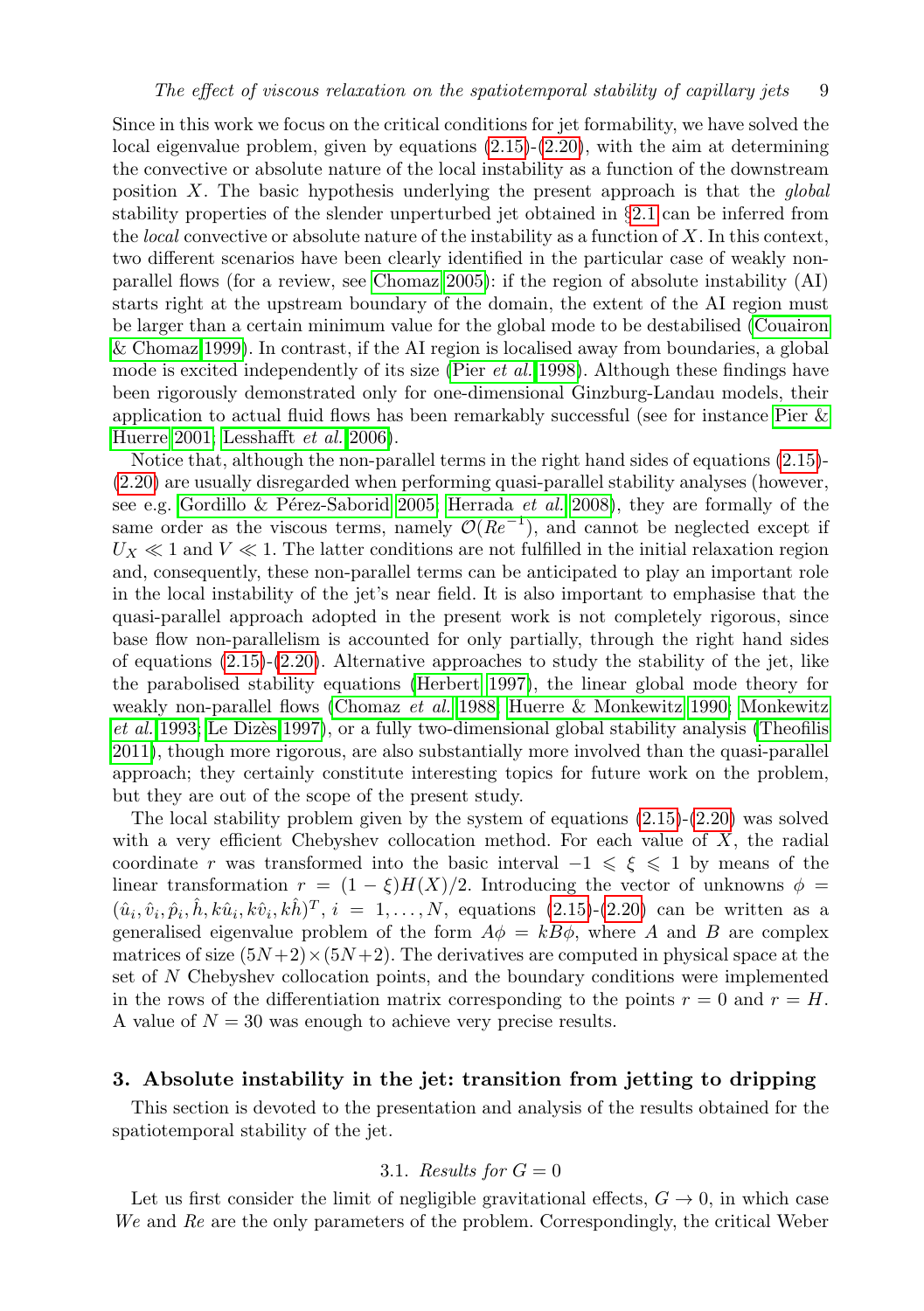

<span id="page-9-0"></span>FIGURE 3. Radial profiles of (a) U, (b)  $U_r$ , (c) V and (d)  $U_x$ , for  $We = 3.1$  and  $X = 0.01$ . (e) Corresponding spatial stability branches for  $Re = 200$ . Normalised moduli of the eigenfunctions corresponding to the eigenvalues of the three spatial modes shown as solid circles in panel (e): (f) axial velocity,  $|u|$ , (g) radial velocity,  $|v|$  and (h) pressure,  $|p|$ .

number for the onset of absolute instability is a function  $We<sub>c</sub>(Re)$ , which was obtained by [Leib & Goldstein](#page-21-4)  $(1986a)$  $(1986a)$  in the particular case of a jet of constant radius and uniform velocity profile. Figure [3](#page-9-0) summarises the results obtained for a jet with  $We = 3.1$  at the particular downstream position  $X = 0.01$ . Panels  $3(a)-3(d)$  $3(a)-3(d)$  $3(a)-3(d)$  show the corresponding base flow profiles of  $U, U_r, V$  and  $U_X$ , respectively, which appear as coefficients in the stability equations  $(2.15)-(2.20)$  $(2.15)-(2.20)$  $(2.15)-(2.20)$  and in their boundary conditions. Note, in particular, that the non-parallel convective terms  $Re^{-1}(U_X \hat{u} + V \hat{u}_r)$  and  $Re^{-1}(V_r \hat{v} + V \hat{v}_r)$  respectively appearing in equations [\(2.16\)](#page-7-3) and [\(2.17\)](#page-7-3) will be important for  $X \ll 1$  and moderately large values of Re. Figure [3\(](#page-9-0)e) shows three spatial stability branches corresponding to this particular basic flow for  $Re = 200$ : two of them, denoted by  $k_1^+$  (solid line) and  $k_2^+$  (dashed line), contribute to the downstream response of the jet to forcing, while the  $k_1^-$  branch (dash-dotted line) contributes to the upstream response. It must be emphasised that many other stable spatial branches were found, but only these three are relevant to the present work. The fact that the two branches  $k_1^+$  and  $k_2^+$  contribute to the downstream response can be deduced from their movement in the k-plane when  $\omega_i$  is varied: for values of  $\omega_i$  larger than the maximum temporal growth rate for the parameter combination corresponding to figure [3,](#page-9-0) these two branches belong to the  $k_i > 0$  half-plane, whereas the branch  $k_1^-$  remains in the opposite one, with  $k_i < 0$ . Notice also from figure [3\(](#page-9-0)e) that both downstream branches have unstable frequency ranges in which  $k_i < 0$ , corresponding to linear waves with exponentially increasing amplitudes downstream from their source. On the contrary, branch  $k_1^-$  is stable, leading to exponentially decreasing amplitudes upstream from the source. To provide a more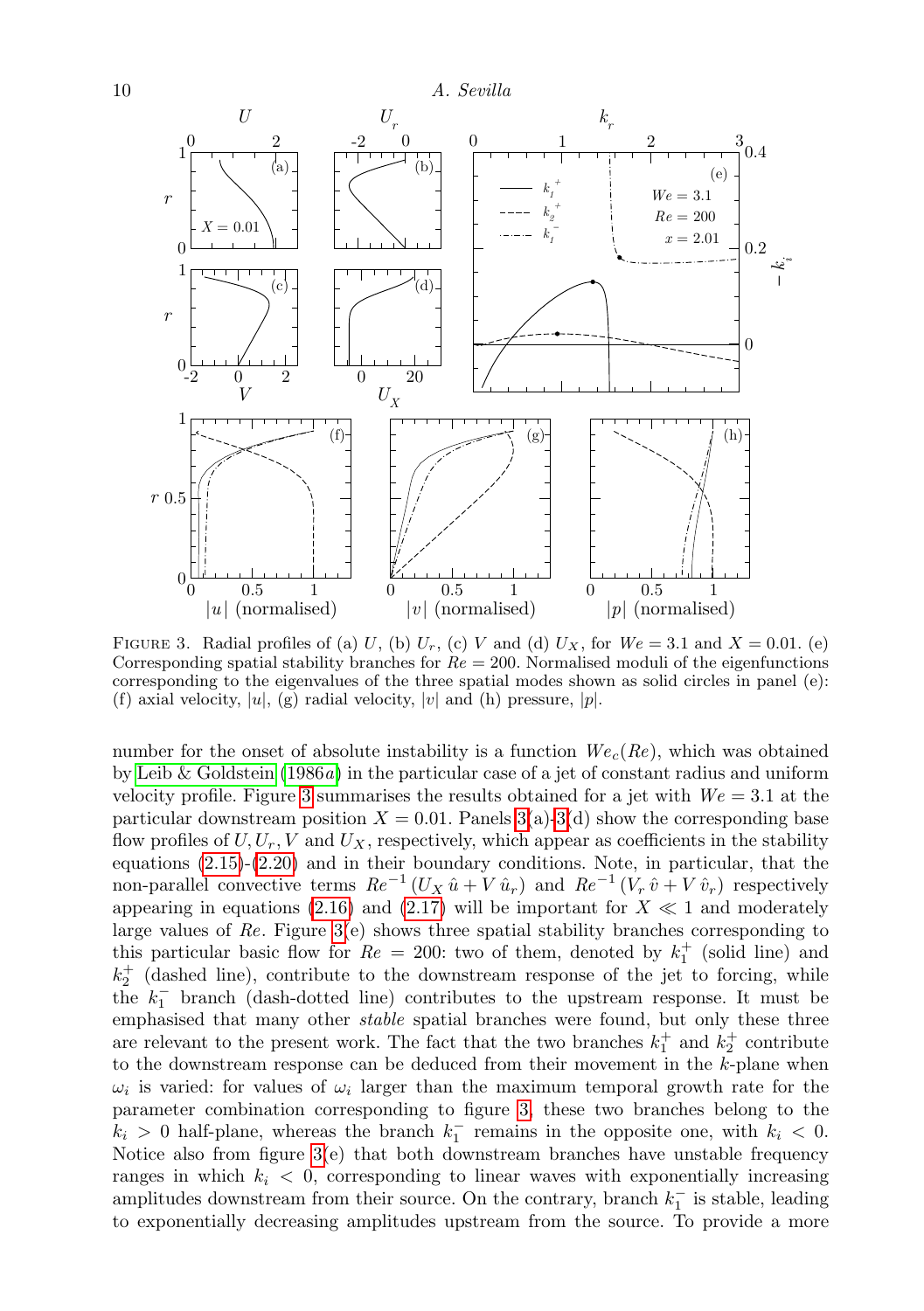

<span id="page-10-0"></span>FIGURE 4. Evolution of the spatial branches for  $Re = 200$ ,  $We = 3.1$ , and different downstream positions along the jet: (a)  $x = 2.01$ , (b)  $x = 8.64$ , (c)  $x = 16.51$  and (d)  $x = 38.38$ . The hollow circles in panel (d) correspond to the unstable branch of the Rayleigh-Chandrasekhar dispersion relation for a jet with uniform velocity profile.

complete picture of these spatial instability modes, figures  $3(f)-(h)$  respectively show the normalised moduli of the eigenfunctions of axial velocity,  $|u|$ , radial velocity,  $|v|$  and pressure,  $|p|$ , for the eigenvalues marked with a solid circle on top of the corresponding spatial branch in figure  $3(e)$ . Figures  $3(f)$ -(h) reveal that the eigenfunctions of the spatial modes  $k_1^+$  (solid lines) and  $k_1^-$  (dash-dotted lines), reach their maxima at the interface,  $r = H$ , and in fact resemble the Rayleigh modes appearing in unstretched jets with uniform velocity profiles. It is also interesting to note that non-parallel effects break the translation invariance, introducing a low wavenumber cut-off to the unstable  $k_1^+$  branch, such that  $\omega_i < 0$  for  $k_r = 0$ . On the other hand, the eigenfunctions associated to the unstable downstream branch  $k_2^+$ , shown as dashed lines in figures [3\(](#page-9-0)f)-(h), indicate that this mode is of a different nature, its maximum amplitude taking place inside the jet. A parametric study, not shown here for brevity of presentation, reveals that the  $k_2^+$  mode is unstable only for large enough values of both Re and We, and small enough values of X. Thus, it is a surface wave mode, which arises due to the interaction of shear and interface deflection (see [Miles 1960;](#page-21-23) [Smith & Davis 1982,](#page-21-24) for a detailed account).

The spatial instability modes evolve continuously along the jet. Thus, for instance, figure [4](#page-10-0) shows the spatial branches for  $We = 3.1$  and  $Re = 200$ , performed at four different values of x, namely (a)  $x = 2.01$ , (b)  $x = 8.64$ , (c)  $x = 16.51$  and (d)  $x = 38.38$ , with panel (a) being identical to figure [3\(](#page-9-0)e). Notice that the  $k_1^+$  mode evolves downstream to eventually become the standard unstable branch of the Rayleigh-Chandrasekhar viscous dispersion relation in the developed region of the jet, i.e. for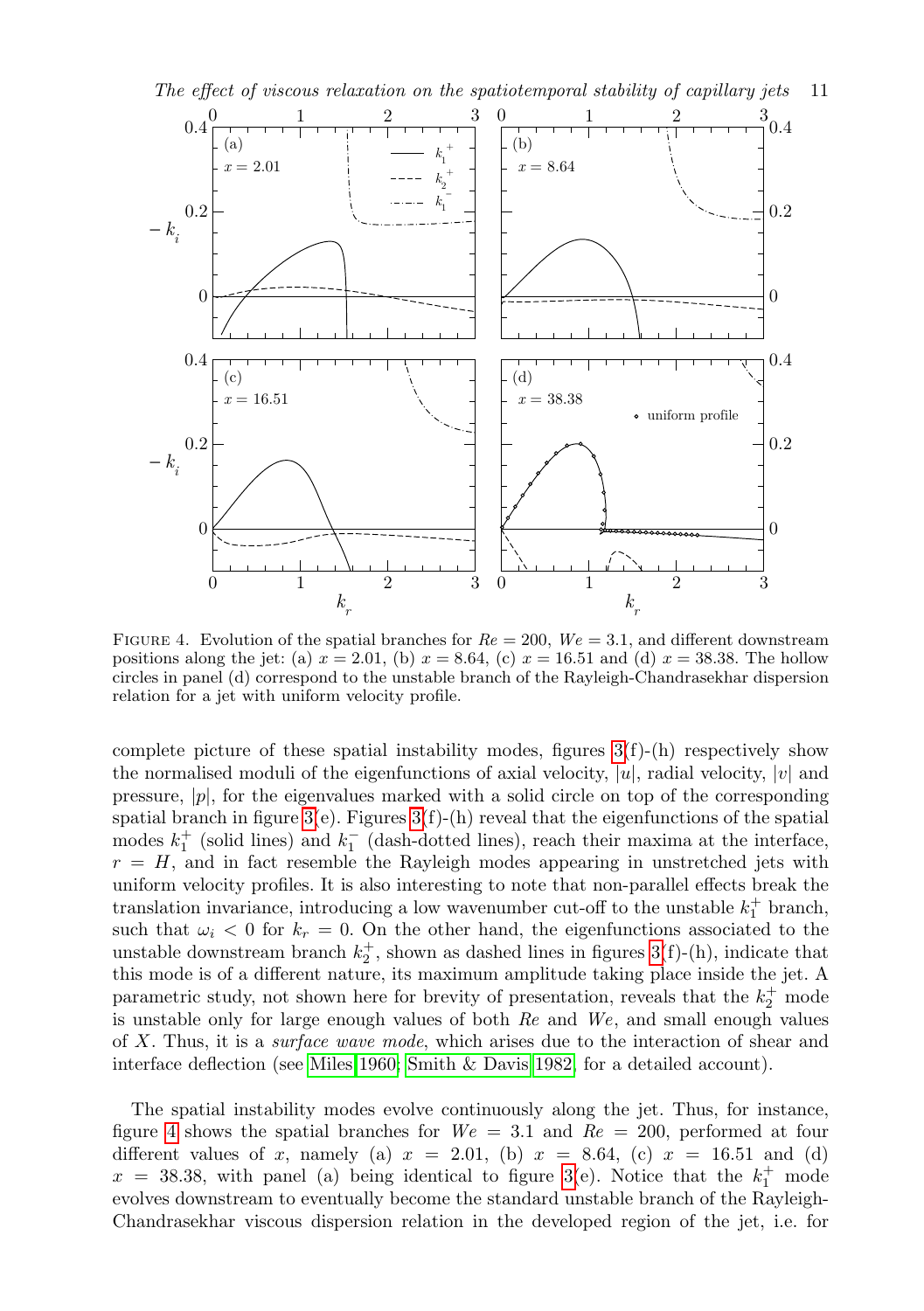

<span id="page-11-0"></span>FIGURE 5. Dowsntream evolution of the spatial branches for  $Re = 200$ ,  $We = 3$  and different downstream positions along the jet: (a)  $x = 2.01$ , (b)  $x = 2.50$ , (c)  $x = 2.99$  and (d)  $x = 3.49$ . The cross marks the position of the double root, computed with the method of [Deissler](#page-20-12) [\(1987\)](#page-20-12).

 $X \geq \mathcal{O}(10^{-1})$ . In effect, the hollow circles in figure [4\(](#page-10-0)d), computed with the viscous dispersion relation for a jet with uniform velocity profile, are seen to lie on top of the  $k_1^+$  mode at the station  $x = 38.38$ . Please also note that the wavenumber k has been made dimensionless with the injector radius,  $a$ , instead of the local radius of the jet  $aH(X) < a$ , which explains the shift towards higher k observed in figure [4\(](#page-10-0)d) in both the maximum and cut-off wavenumbers, with respect to their canonical counterparts. In contrast with the  $k_1^+$  mode, the  $k_2^+$  branch becomes stable sufficiently far downstream along the relaxation region, as expected from the fact that the base flow shear decreases as x increases. Note that for the particular parameter values  $We = 3.1, Re = 200$  the  $k_2^+$  mode is already stable at  $x = 8.64$ , as can be seen in figure [4\(](#page-10-0)b). In fact, irrespective of the values of Re and We, this mode always stabilises at sufficiently large values of  $x$ for which the base flow shear becomes small enough. Finally, it is important to point out that the instability is of convective type everywhere along the jet for  $We = 3.1$  and  $Re = 200$ , since no pinching between downstream  $(k^{+})$  and upstream  $(k^{-})$  branches takes place at any value of x. Consequently, the signaling problem is well posed in this case, and the  $k_1^+$  branch could then be used to describe the exponential downstream amplification of small disturbances leading to the breakup of the jet at some distance from the outlet.

Figure [5](#page-11-0) displays the results of a spatial analysis performed for the same value of  $Re = 200$ , but a slightly smaller value of  $We = 3$ , for which a different scenario emerges. Thus, figure [5\(](#page-11-0)a) shows that, at  $x = 2$ , the  $k_2^+$  branch remains practically unchanged with respect to the case with  $We = 3.1$ , the  $k_1^+$  branch gives rise to a convective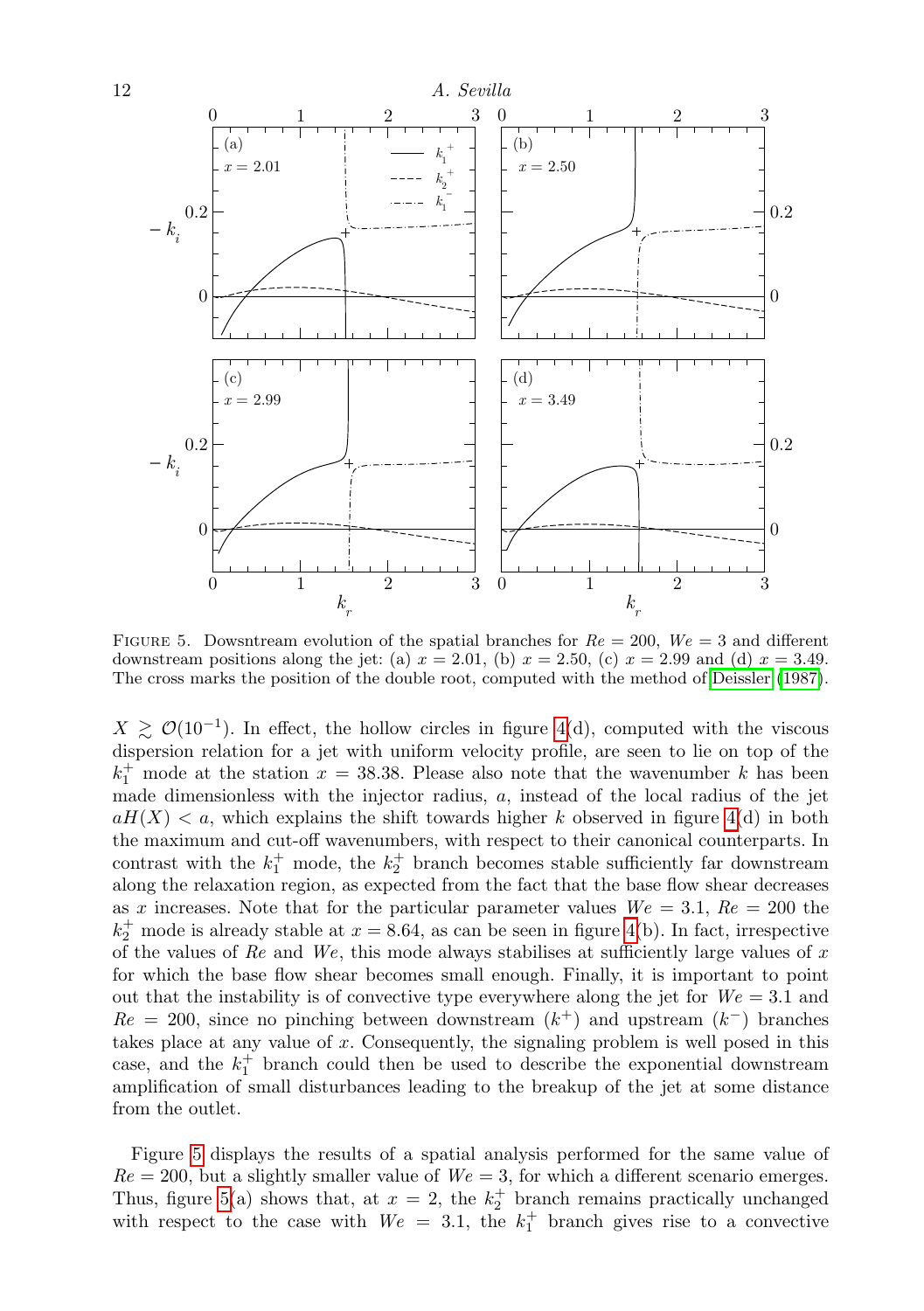instability within a certain range of frequencies, and the  $k_1^-$  branch has approached the  $k_1^+$  branch. This behaviour persists along the jet down to the station  $x_{ca} \simeq 2.11$ , where the  $k_1^+$  and  $k_1^-$  solutions touch at a double root,  $(k_0 \approx 1.525 - 0.151i, \omega_0 \approx 0.682 + 0i)$ , of the dispersion relation, indicating the switch from a locally convective to a locally absolute instability in the jet at this particular position. Figures  $5(b)$  and  $5(c)$  show the structure of the k-plane at  $x = 2.5$  and  $x = 2.99$ , downstream of the critical station where the mode interaction takes place. Note that  $k_1^+$  and  $k_1^-$  branches have exchanged identities as a consequence of their interaction in the neighborhood of the double root. More precisely, the spatial stability analysis becomes ill defined in this region since the different spatial branches can no longer be attributed to the downstream or upstream response of the flow. Instead, the local instability is absolute in this region due to the direct resonance between the  $k_1^+$  and  $k_1^-$  modes, giving rise to exponential amplification of perturbations both upstream and downstream from their source (for a detailed discussion, see [Huerre & Monkewitz 1990;](#page-21-21) [Chomaz 2005\)](#page-20-10). For the combination of parameters of figure [5,](#page-11-0) the local absolute instability persists down to the station  $x_{ac} \approx 3.28$ , where it becomes convective again, and so it remains for  $x > x_{ac}$ . An example is shown in figure [5\(](#page-11-0)d), calculated for  $x = 3.49$ , where it can be seen that the  $k_1^+$  and  $k_1^-$  branches have interacted again at a double root, and recover the physical meaning they had in the region  $x < x_{ca}$ . A similar study of the k-plane was performed for the same value of the Reynolds number,  $Re = 200$ , and different values of  $We$ , showing a similar sequence of events whenever  $We \leq 3.07$ . However, for  $We \geq 3.07$  the analysis revealed that the double root did not take place anywhere along the jet, indicating that the instability is convective everywhere in this case. Since, in the absence of feedback, the appearance of an unstable global mode requires the existence of a region of local absolute instability, this means that the jet with  $Re = 200$  should be globally stable for  $We \ge 3.07$ .

In order to extend the analysis to other values of Re, while avoiding the need for a complete characterization of the complex k-plane, we implemented the method developed by [Deissler](#page-20-12) [\(1987\)](#page-20-12) for the direct computation of double roots,  $(k_0, \omega_0)$ , of the dispersion relation. In particular, the crosses plotted in figure [5](#page-11-0) were computed following this method. Once the double root was converged for fixed values of  $(Re, We, x)$ , it was followed in parameter space by means of a standard continuation method. Several examples of these computations can be seen in figure [6,](#page-13-0) which shows the downstream evolution of the *absolute growth rate*,  $\omega_{0,i}(x)$ , for several values of the Reynolds and Weber numbers, as indicated in the panels. The dots in figure  $6(c)$  correspond to the four downstream positions analysed in figure [5.](#page-11-0) Figure [6](#page-13-0) shows that the local instability is convective near the outlet,  $\omega_{0,i}(x=0) < 0$ , independently of the values of Re and We. Therefore, the critical station  $x_{ca}$  at which the instability type changes from convective to absolute,  $\omega_{0,i}(x_{ca}) = 0$  with  $d\omega_{0,i}/dx > 0$ , always takes place downstream of the outlet,  $x_{ca} > 0$ . Moreover, figure [6](#page-13-0) reveals that, for a fixed value of Re, the absolute growth rate  $\omega_{0,i}$  decreases as We increases, as expected from physical grounds. For instance, figure [6\(](#page-13-0)a) shows that, for  $Re = 10$  and  $We = 1.05$  (solid line), a region of absolute instability,  $\omega_{0,i} > 0$ , exists within the jet. However, for a slightly larger value of  $We = 1.1$  (dashed line), the jet is locally convectively unstable throughout the domain,  $\omega_{0,i}(x) < 0 \forall x$ . Consequently, if the critical Weber number,  $We_c$ , is defined according to the condition  $max[\omega_{0,i}(x; We_c, Re)] = 0$ , it is such that  $1.05 \leqslant We_c \leqslant 1.1$  for  $Re = 10$ . A similar trend can be seen to hold for the other Reynolds numbers shown in figure [6,](#page-13-0) with the corresponding values of  $We<sub>c</sub>$  increasing with Re. Thus, from figures [6\(](#page-13-0)b)-[6\(](#page-13-0)d) it is deduced that  $1.7 \leqslant We_c(Re = 50) \leqslant 1.75$ ,  $3 \leqslant We_c(Re = 200) \leqslant 3.1$ , and  $9 \leq We_c(Re = 1000) \leq 9.5$ , respectively. To obtain more precise values of the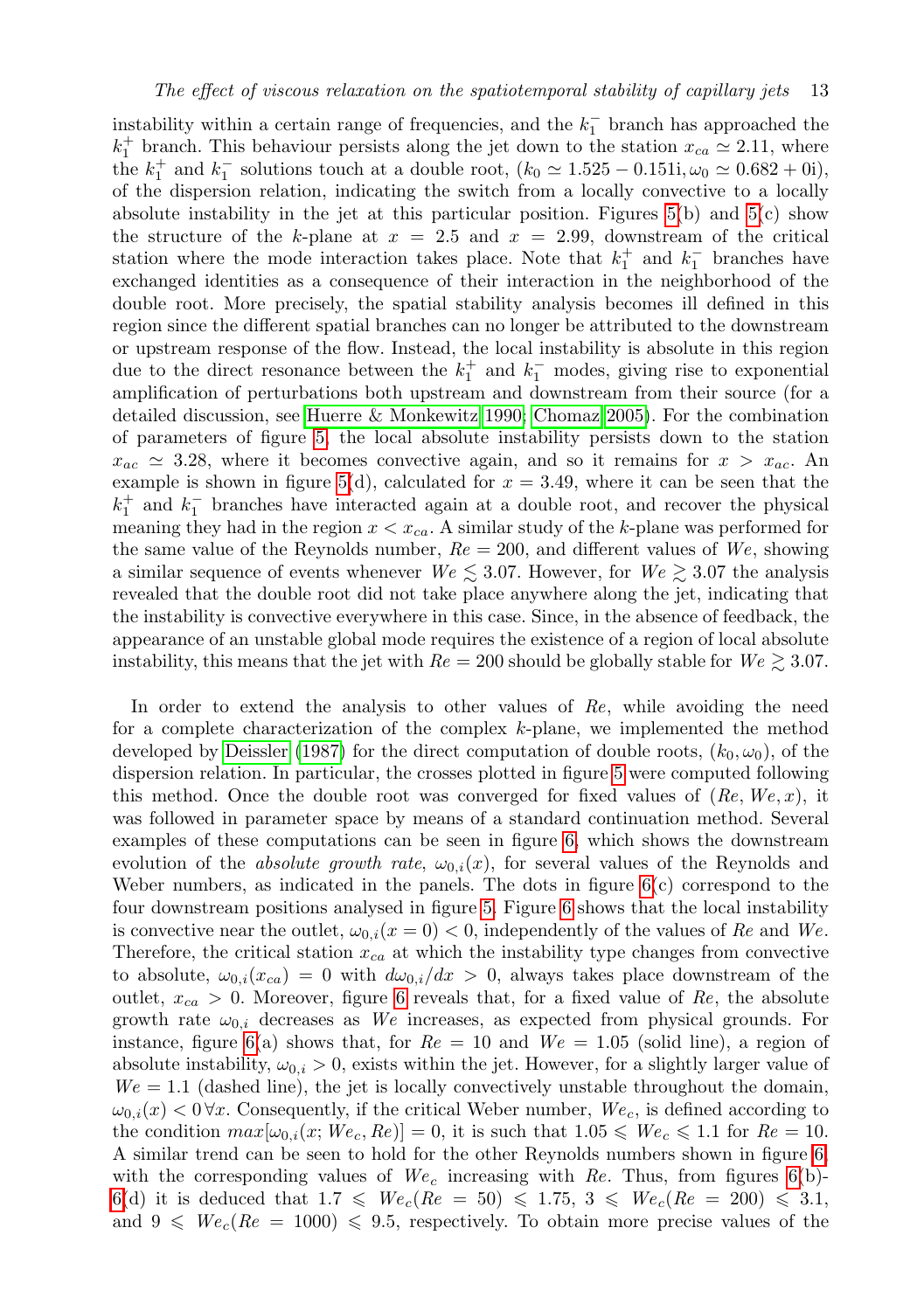

<span id="page-13-0"></span>FIGURE 6. Downstream evolution of the absolute growth rate,  $\omega_{0,i}(x)$ , for  $Re = (10, 50, 200, 1000)$  in panels (a)-(d), respectively, and several values of We indicated in the legends. The dots in panel (c) indicate the positions corresponding to figure [5.](#page-11-0)

function  $We<sub>c</sub>(Re)$ , the curves were computed for small increments of Re in the range  $10 \leq Re \leq 1000$ , and the corresponding values of  $We<sub>c</sub>$  were then obtained by a standard root finding technique together with a continuation method.

Figure [7](#page-14-0) summarises the results obtained in the present section for the case without gravity,  $G = 0$ . Thus, the dependence of the critical Weber number on the Reynolds number is shown in figure [7\(](#page-14-0)a), both for a jet with uniform velocity profile, obtained by [Leib & Goldstein](#page-21-4) [\(1986](#page-21-4)a) (dashed line), and for a jet with fully-developed profile at the outlet considered in the present work (solid line). Both results are seen to coincide at the point  $(Re, We) \simeq (145, 2.6)$ . On the one hand, for  $Re < 145$ , the jet with parabolic outlet profile is slightly more stable than the uniform profile jet, in the sense that the former has smaller associated values of  $We<sub>c</sub>$  than the latter. On the other hand, for  $Re > 145$ , while the uniform profile jet tends monotonically to the inviscid asymptote  $We_c \rightarrow 3.1$ as  $Re \to \infty$  [\(Leib & Goldstein 1986](#page-21-3)b), the slope of the curve  $We<sub>c</sub>(Re)$  is seen to increase with Re. Note that, as mentioned in  $\S1$ , an upper limit of  $Re = 1000$  has been set in the computations in order to ensure laminar flow in the jet. Nevertheless, notice that both results differ substantially in the range  $200 \leq Re \leq 1000$ , with the parabolic jet reaching values as high as  $We \approx 9.25$  at  $Re = 1000$ . Unfortunately, although several authors have reported experimental results of the jetting/dripping transition under microgravity or reduced gravity conditions using nozzles (see for instance [Vihinen](#page-22-6) et al. [1997;](#page-22-6) [O'Donnell](#page-21-25) [et al.](#page-21-25) [2001;](#page-21-25) [Osborne & Steinberg 2006\)](#page-21-26), to the best of the author's knowledge no data is available in the literature for low Ohnesorge number capillary jets discharging from long needles in this case. Consequently, new experiments would be needed in order to check the results of figure [7.](#page-14-0) It is important to emphasise the strong differences between our results and those obtained by [Leib & Goldstein](#page-21-3)  $(1986b)$  $(1986b)$  in their inviscid spatiotemporal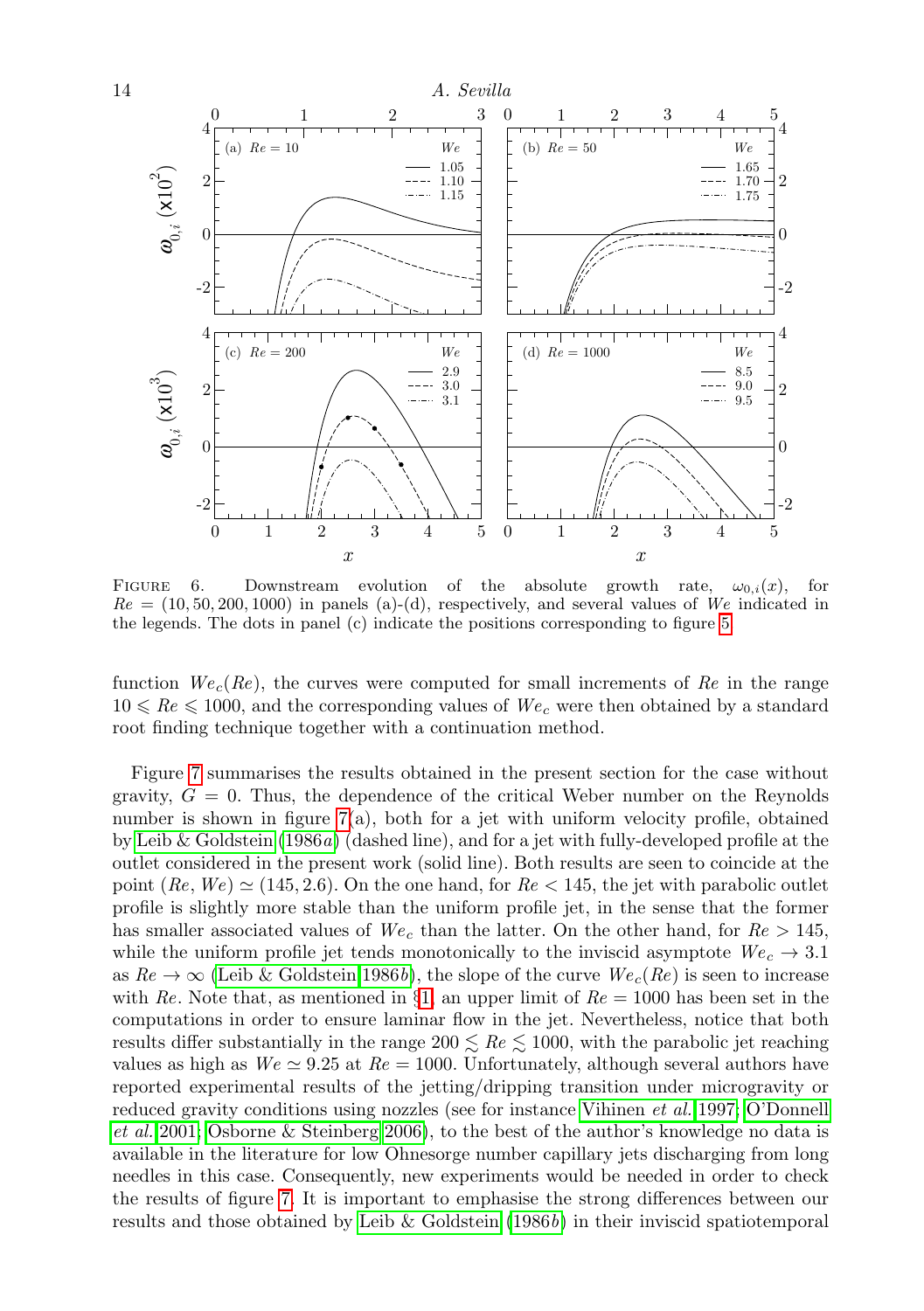

<span id="page-14-0"></span>FIGURE 7. (a) Critical Weber number,  $We<sub>c</sub>$ , as a function of Re for the onset of absolute instability without gravity,  $G = 0$ . (b) The function  $We<sub>c</sub>(Oh)$  and (c) the functions  $x<sub>c</sub>(Oh)$  (left axis) and  $k_{r,c}(\mathit{Oh})$  (right axis). The solid line shows the results obtained for parabolic velocity profile at the outlet, while the dashed line corresponds to uniform velocity profiles [\(Leib &](#page-21-4) [Goldstein 1986](#page-21-4)a).

analysis of the parametric family of profiles  $(1 - br^2)/(1 - b/2)$ ,  $0 \le b \le 1$ , aimed at modeling the effects of viscous relaxation. In particular, figure 9 of [Leib & Goldstein](#page-21-3) [\(1986](#page-21-3)b), which shows  $We<sub>c</sub>$  as a function of the parameter b, gives a range of values for the critical Weber number going from  $We_c \approx 0.45$  for  $b = 1$ , corresponding to the parabolic Poiseuille profile, to  $We_c \simeq 3.1$  for  $b = 0$ , i.e. the inviscid asymptote for the uniform profile, having a local maximum  $We_c \approx 3.24$  at  $b \approx 0.14$ . Although [Leib & Goldstein](#page-21-3)  $(1986b)$  $(1986b)$  argue that the effect of the downstream evolution of the jet would correspond to a parametric movement from  $b = 1$  to  $b = 0$ , it is clear that the value of  $We<sub>c</sub> < 3.25$  independently of the relationship between the parameter b and the downstream position  $x$ , leading to results completely different from those shown in figure [7\(](#page-14-0)a). Since the values of  $Re$  and  $We$  are linked through the Ohnesorge number by  $Oh = We^{1/2}/Re$ , the critical conditions can alternatively be described, without loss of generality, by the function  $We<sub>c</sub>(Oh)$  represented in figure [7\(](#page-14-0)b), whose usefulness lies in the fact that  $Oh$  is independent of the jet velocity. In addition, we have also plotted in figure [7\(](#page-14-0)c) the dependence of the real part of the absolute wavenumber evaluated at the critical conditions  $(k_{r,c},$  right axis), as well as the station  $x_c$  where marginal local absolute instability takes place (left axis). Figure  $7(c)$  reveals, in particular, that the absolute mode associated to the uniform profile jet (dashed line) has a longer wavelength compared to that of a jet with parabolic outlet profile (solid line). Moreover, in the latter case the marginal station is seen to present a non-monotonic behaviour, varying in the range  $1.5 \leq x_c \leq 4$ , with a low-Oh plateau at  $x_c \approx 2.5$ .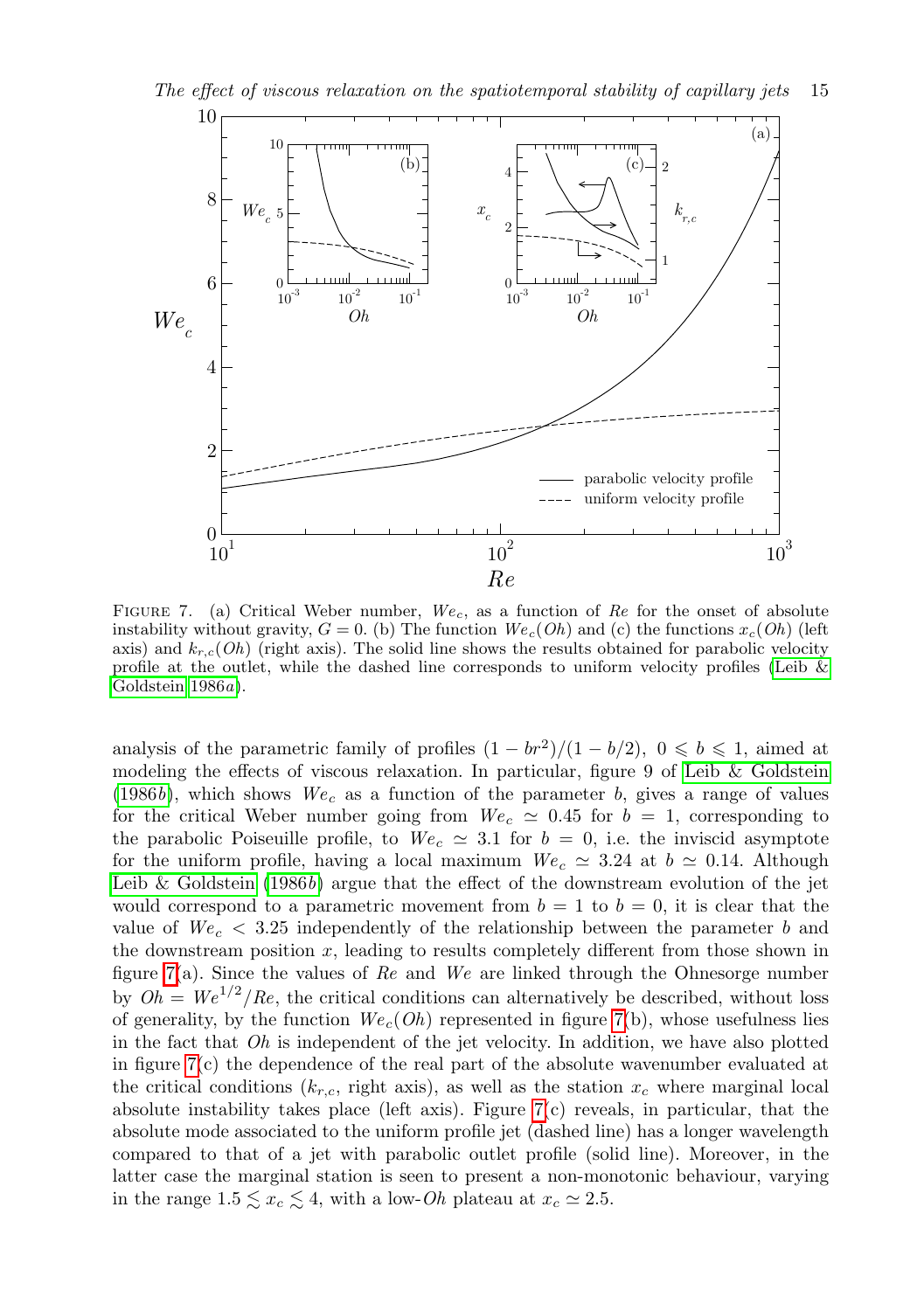

<span id="page-15-0"></span>FIGURE 8. Downstream evolution of  $\omega_{0,i}$  for  $Re = 200$  and  $We = 3$ , computed with (case NP, dashed line) and without (case P, solid line) non-parallel terms in the stability equations. The inset shows the function  $\omega_{0,i}(x)$ , calculated for the case P, for  $Re = 200$  and values of  $We = (4, 6, 8, 10)$ , which predicts a region of absolute instability close to the nozzle regardless of the value of We.

The picture described above changes completely when non-parallel terms are disregarded in the stability equations, i.e. when the right hand sides of equations  $(2.16)-(2.20)$  $(2.16)-(2.20)$  $(2.16)-(2.20)$ are neglected. This approximation will hereafter be referred to as *case P*, in contrast with the computations performed retaining the non-parallel terms, which will be called case NP. Figure [8](#page-15-0) shows the function  $\omega_{0,i}(x)$  for  $Re = 200$  and  $We = 3$ , calculated both for the P and NP cases (solid and dashed lines, respectively). Figure [8](#page-15-0) reveals that both approaches give markedly different results for values of  $x \lesssim 20$ , i.e. values of  $X \lesssim \mathcal{O}(0.1)$ , for which non-parallel terms give order unity contributions to the stability properties at moderately large values of Re, as was previously noted. In particular, the values of  $\omega_{0,i}$  in case P are larger than in case NP all along the jet. Since far downstream the jet velocity profile tends to be uniform, and its radius tends to a constant value, both results tend to a common limit as  $x \to \infty$ . However, the crucial difference lies in their behaviour near the outlet. As can be observed in figure [8,](#page-15-0) in case P the value of  $\omega_{0,i}$  increases monotonically as  $x \to 0$ . In effect, the value of the absolute growth rate at a given jet station results from a competition between the degree of instability and the convective velocity of the growing disturbances. Since the eigenfunctions of the  $k_1^+$  and  $k_1^-$  modes peak at the interface [see figure [3\]](#page-9-0), it is expected that the decrease in surface velocity which takes place as  $x \to 0$  leads to an increase in the values of  $\omega_{0,i}$ . Although the same reasoning applies to the NP model, in this case non-parallel terms introduce a stabilising influence which compensates the destabilisation associated with the reduced free-surface velocity. For instance, note that the non-parallel convective term in the  $x$ -momentum equation [\(2.16\)](#page-7-3),  $U_X \hat{u}$ , enhances the dowsntream transport of the perturbations, thus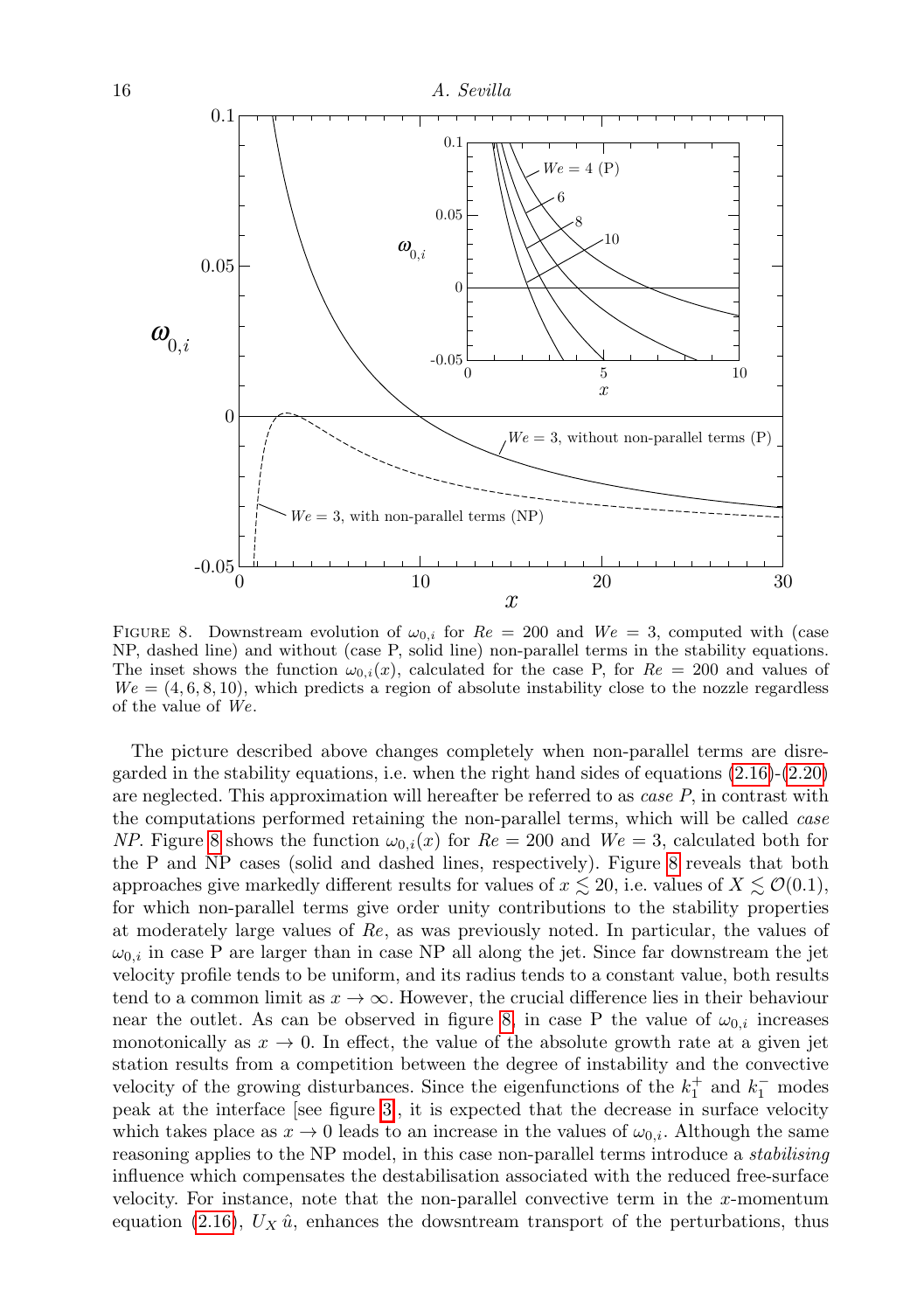leading to the reduced values of  $\omega_{0,i}$  observed in figure [8](#page-15-0) for case NP, when compared to case P. Moreover, this stabilising effect is enhanced as  $x$  decreases, as a consequence of the fact that the acceleration of the base flow at the interface,  $U_X(X, r = H)$ , increases very fast as  $X \to 0$ . In particular, as mentioned before,  $\omega_{0,i} < 0$  at the outlet, and the locally absolutely unstable region always takes place inside the jet in case NP. In addition, the inset of figure [8](#page-15-0) shows that, although in case P the size of the absolutely unstable region decreases as We increases, it does always exist sufficiently close to the exit and, in particular,  $\omega_{0,i} > 0$  at  $x = 0$  irrespective of the value of We. It is worth mentioning that a behaviour similar to the case P was found in the case of planar liquid sheets undergoing viscous relaxation by Söderberg  $(2003)$ , where non-parallel terms were discarded in the stability equations, and a region of absolute instability was shown to be present close to the nozzle. As happens here, although the size of the absolutely unstable region decreases as We increases, it does not lead to a clear identification of a globally stable jet. Moreover, this behaviour poses a fundamental problem when considering the spatial instability of the jet, not specifically addressed here, which would always be illdefined due to the presence of the absolutely unstable region near the outlet. In the remainder of the paper, the analysis will be performed retaining the non-parallel terms in the linear stability equations.

#### 3.2. Results for finite G: jetting/dripping transition in water jets

<span id="page-16-0"></span>Let us now present several results obtained taking gravity into account. As pointed out by Le Dizès [\(1997\)](#page-21-6), the parameters of the problem,  $We, Re$  and G, are not independent from each other given the values of the liquid properties  $\rho, \nu$  and  $\sigma$ , and the gravitational acceleration  $q$ . In looking for an alternative set of parameters that enables a more straightforward comparison with experimental results, it is convenient to express the dependence on the length scale through the Bond number,  $Bo = \rho g a^2/\sigma$ . The values of the Stokes and Reynolds numbers, needed in the computation of the basic flow and its stability, are then uniquely specified in terms of the Weber number as  $G = (Bo<sup>5</sup>/Mo)<sup>1/4</sup> We<sup>-1/2</sup>$  and  $Re = (Bo/Mo)<sup>1/4</sup> We<sup>1/2</sup>$ , where  $Mo = v<sup>4</sup>ρ<sup>3</sup>g/σ<sup>3</sup>$  is the Morton number of the liquid, independent of  $a$  and  $Q$ . As a result, the critical Weber number for the appearance of absolute instability in the jet can be expressed alternatively as a function of the form  $We<sub>c</sub>(Bo, Mo)$ , which for a given liquid simplifies to  $We<sub>c</sub>(Bo)$ . The results presented in this section have been computed for water at room temperature, for which  $Mo \simeq 2.52 \times 10^{-11}$ , corresponding to the experiments performed by [Clanet & Lasheras](#page-20-7) [\(1999\)](#page-20-7). Notice that, in the particular case of water, the Stokes number is  $G \simeq 446 B \sigma^{5/4} W e^{-1/2}$  and, since it will be seen that  $W e_c \lesssim \mathcal{O}(1)$ , the effect of gravity cannot be neglected except for sufficiently small injector diameters,  $Bo \lesssim \mathcal{O}(10^{-2})$  (see figure [10\)](#page-18-0).

The spatiotemporal analysis presented in this section follows the same lines as that of §[3.1.](#page-8-1) It is important to emphasise that, although the local stability properties obtained for the jet with  $G > 0$  present quantitative differences from those presented in §[3.1](#page-8-1) for the case  $G = 0$ , the phenomenology is qualitatively similar. In particular, the spatiotemporal stability properties are governed by the interaction of the same spatial instability modes described in §[3.1,](#page-8-1) namely  $k_1^+$  and  $k_1^-$ . Consequently, in this section we will directly present computations of the double root  $(k_0, \omega_0)$ . Specifically, for given values of Bo and  $We, (k_0, \omega_0)$  was computed as a function of x by means of a continuation method, with the values of G and Re obtained as described in the previous paragraph, with the aim at obtaining the function  $We<sub>c</sub>(Bo)$  for water jets. The results obtained are summarised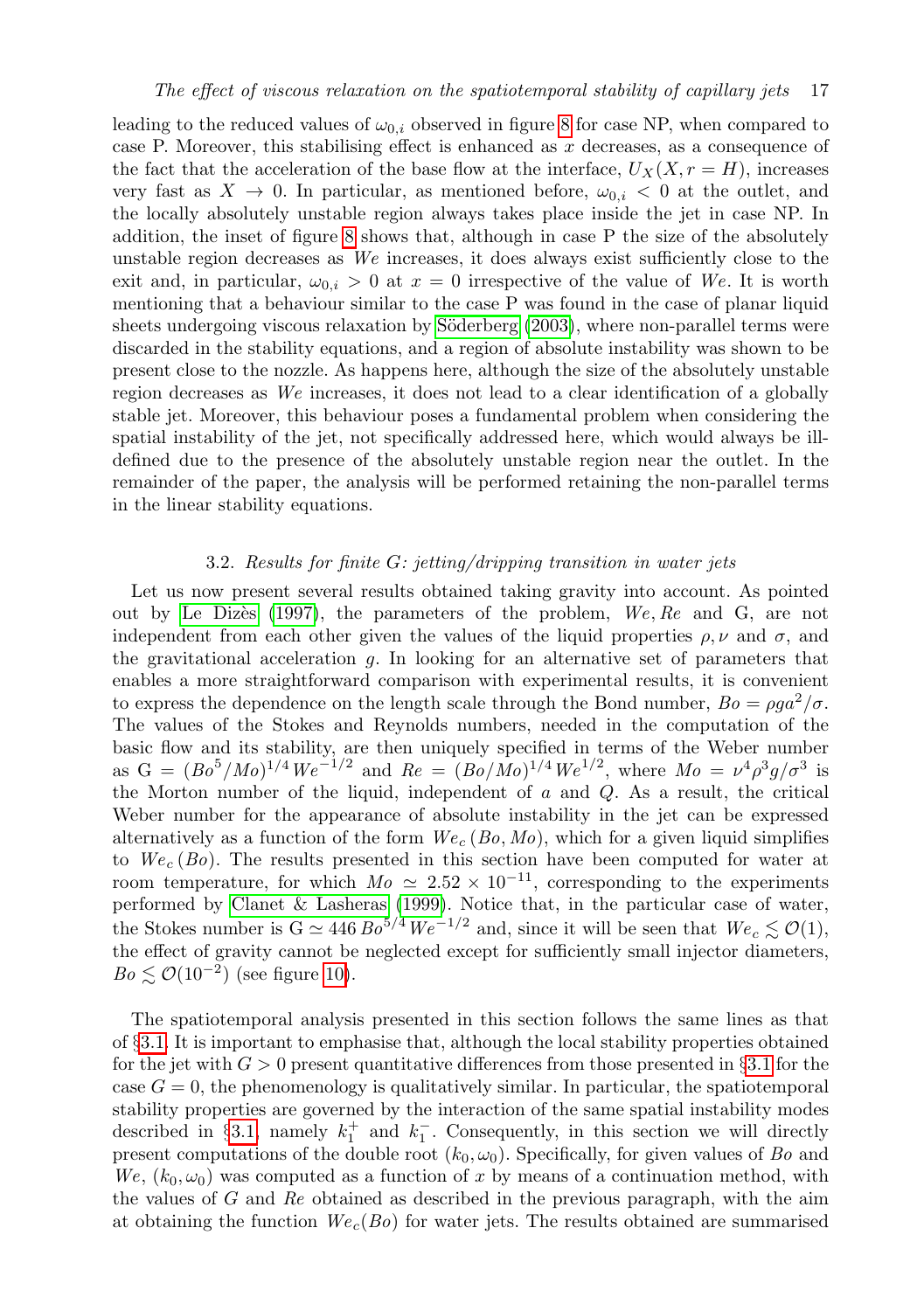

<span id="page-17-0"></span>FIGURE 9. Downstream evolution of the absolute growth rate,  $\omega_{0,i}(x)$ , for  $Mo = 2.52 \times 10^{-11}$ , corresponding to water at room temperature, and (a)  $Bo = 0.005$ , (b)  $Bo = 0.02$ , (c)  $Bo = 0.06$ and (d)  $Bo = 0.2$ , and different values of We indicated in the legends.

in figures [9](#page-17-0) and [10.](#page-18-0)

The downstream evolution of the absolute growth rate,  $\omega_{0,i}(x)$ , is represented in figures [9\(](#page-17-0)a)[-9\(](#page-17-0)d) for the values of  $Bo = (0.005, 0.02, 0.06, 0.2)$ , respectively, and several values of We as indicated in the legends. Note that the shapes of the curves are similar to those shown in figure [6:](#page-13-0) the maximum value  $\omega_{0,i}^m$  takes place inside the jet at a station  $x_m$  which varies from  $x_m \simeq 2.5$  for  $Bo = 0.005$ , to  $x_m \simeq 4$  for  $Bo = 0.2$ . Moreover, for each value of Bo,  $\omega_{0,i}^m$  decreases as We increases. Thus, for instance, figure [9\(](#page-17-0)a) shows that, for  $Bo = 0.005$  and  $We = 2.95$  (solid line),  $\omega_{0,i>0}$  in the range  $2.25 \lesssim x \lesssim 3.12$ . However, for  $We = 3$  (dashed line), the flow is only marginally absolutely unstable near  $x \approx 2.3$ , and it is locally convectively unstable throughout for slightly larger value of  $We = 3.05$  (dash-dotted line). Consequently, the critical Weber number accomplishes  $3 < We_c < 3.05$  for  $Bo = 0.005$ . A similar trend is observed in figures [9\(](#page-17-0)b)[-9\(](#page-17-0)d), with the value of  $We<sub>c</sub>$  showing a non-monotonic behaviour for increasing values of Bo. In effect, note that  $3.2 < We<sub>c</sub>(Bo = 0.02) < 3.3, 2.1 < We<sub>c</sub>(Bo = 0.06) < 2.2$  and  $0.85 < We<sub>c</sub>(Bo = 0.2) < 0.9$ .

Following a procedure similar to that described in §[3.1](#page-8-1) for the case without gravity, a more detailed calculation was performed to obtain an accurate representation of the function  $We_c(Bo)$  in the range  $0.001 \leq Bo \leq 0.2$ . The upper limit in Bo was set in the computations due to the fact that the slenderness requirement  $1 \ll Fr = We/Bo$ is manifestly violated for  $Bo \gtrsim 0.2$ . On the other hand, since  $Re = (Bo/Mo)^{1/4} We^{1/2}$ ,  $We<sub>c</sub><sup>1/2</sup> \gtrsim \mathcal{O}(1)$  and  $Bo \gg Mo$ , the restriction  $Re \gg 1$  is always accomplished in this case. Figure [10](#page-18-0) shows the function  $We<sub>c</sub>(Bo)$  obtained in the present work for the cases wihout gravity (dash-dotted line), and with gravity (solid line). Please note that the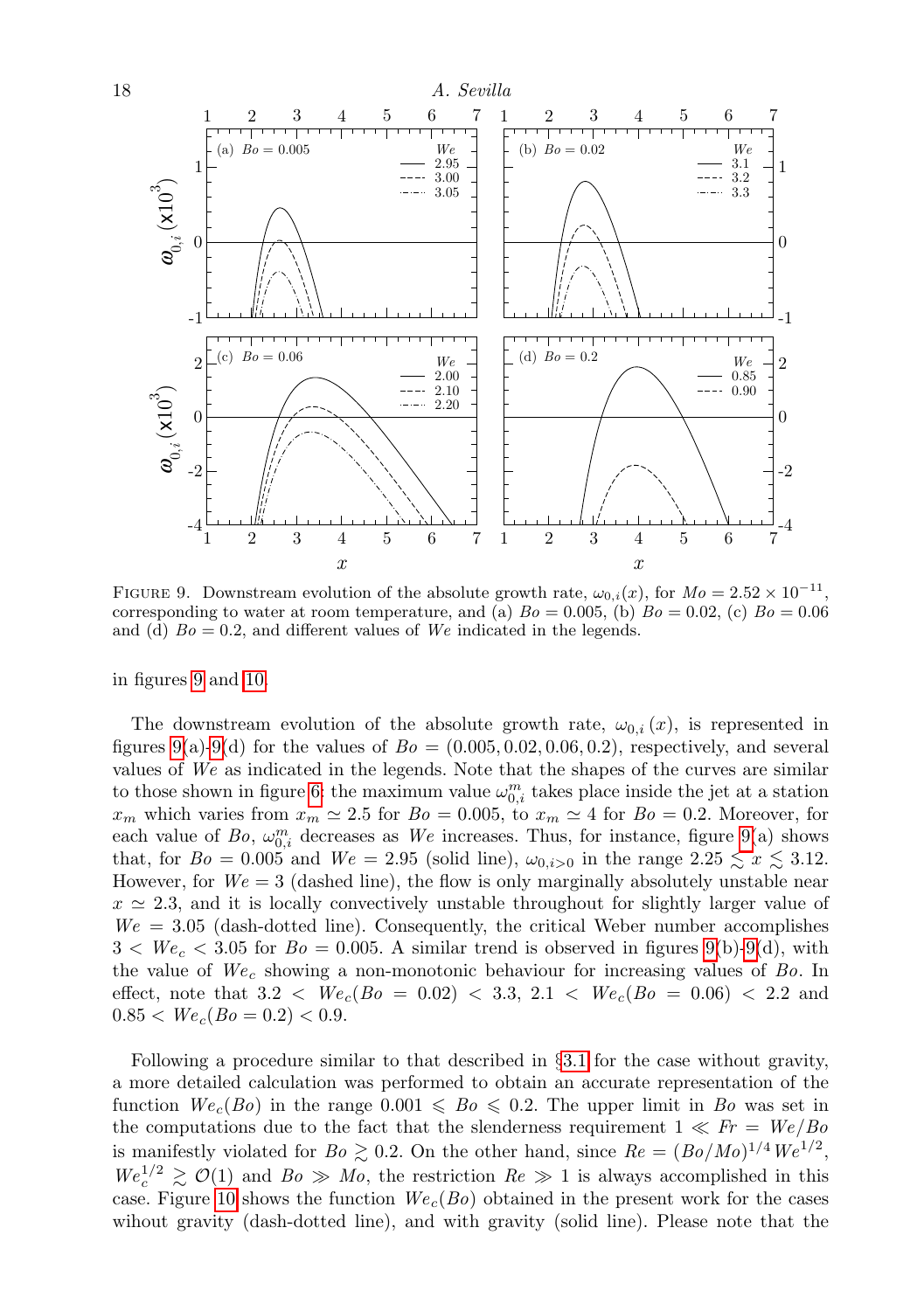The effect of viscous relaxation on the spatiotemporal stability of capillary jets 19



<span id="page-18-0"></span>FIGURE 10. The function  $We<sub>c</sub>(Bo)$  for transition from jetting to dripping in water obtained from the experiments of [Clanet & Lasheras](#page-20-7) [\(1999\)](#page-20-7), using (a) the inner needle radius ( $\nabla$ ), and (b) the outer needle radius  $(\triangle)$ , to compute the value of Bo. Also shown are the results of the present work with and without gravity (solid and dash-dotted lines, respectively), as well as those by Le Dizès [\(1997\)](#page-21-6) (dashed line) and [Sauter & Buggisch](#page-21-27) [\(2005\)](#page-21-27) (dotted line).

dash-dotted line in figure [10](#page-18-0) corresponds to the function  $We<sub>c</sub>(Re)$  obtained in §[3.1,](#page-8-1) with the Reynolds number given by  $Re = (Bo/Mo)^{1/4} We^{1/2}$ , as explained above. The results were computed for a value of  $Mo = 2.52 \times 10^{-11}$ , corresponding to water at room temperature. Also shown are the experimental results of [Clanet & Lasheras](#page-20-7) [\(1999\)](#page-20-7) for the transition from jetting to dripping in water jets discharging from needles long enough for the velocity profile to be fully developed at the outlet  $(\nabla, \Delta)$ . As mentioned in §2, these experiments were conducted with hypodermic needles having a finite wall thickness, and the contact line was always pinned at the outer edge of the exit section. Therefore, an unambiguous comparison between theory and experiments is precluded by the fact that the flow configuration is not exactly the same as that considered in the present work, which only considers the case of a vanishingly thin wall thickness. In particular, to compute the values of the Weber and Bond numbers associated to the experimental data points obtained by [Clanet & Lasheras](#page-20-7) [\(1999\)](#page-20-7), one may arbitrarily choose either the inner or the outer radius as characteristic length scale. Note that [Sauter & Buggisch](#page-21-27) [\(2005\)](#page-21-27), who also disregarded finite wall thickness effects in their analysis, faced the same problem when comparing their results with those by [Clanet & Lasheras](#page-20-7) [\(1999\)](#page-20-7). In particular, [Sauter & Buggisch](#page-21-27) [\(2005\)](#page-21-27) chose the inner diameter of the nozzle to obtain the experimental values of both We and Bo. Here, we shall also choose the inner radius to compute the experimental value of the Weber number,  $We^{\exp} = \rho Q_{\exp}^2/(\pi^2 \sigma a_i^3)$ , where  $Q_{\rm exp}$  is the experimental volume flow rate and  $a_i$  is the inner needle radius. Regarding the Bond number, we decided to include two different data series, where Bo is based either on the inner or on the outer radius. Thus, figures  $10(a)$  and  $10(b)$  respectively make use of the expressions  $Bo_i^{\exp} = \rho g a_i^2 / \sigma$  and  $Bo_o^{\exp} = \rho g a_o^2 / \sigma$  for the Bond number, where  $a<sub>o</sub>$  represents the outer radius. In addition, figure [10](#page-18-0) also includes the results obtained by Le Dizès [\(1997\)](#page-21-6) and Sauter  $\&$  Buggisch [\(2005\)](#page-21-27), hereafter referred to as LD97 and S&B05, for liquid jets with uniform velocity profiles (dashed and dotted lines, respectively). The results of LD97 and S&B05 coincide in the range  $0.009 \lesssim Bo \lesssim 0.02$ , but separate from each other for  $Bo \leq 0.009$ , the values of  $We_c$  given by S&B05 being larger than those of LD97 in that range. Nevertheless, both curves are seen to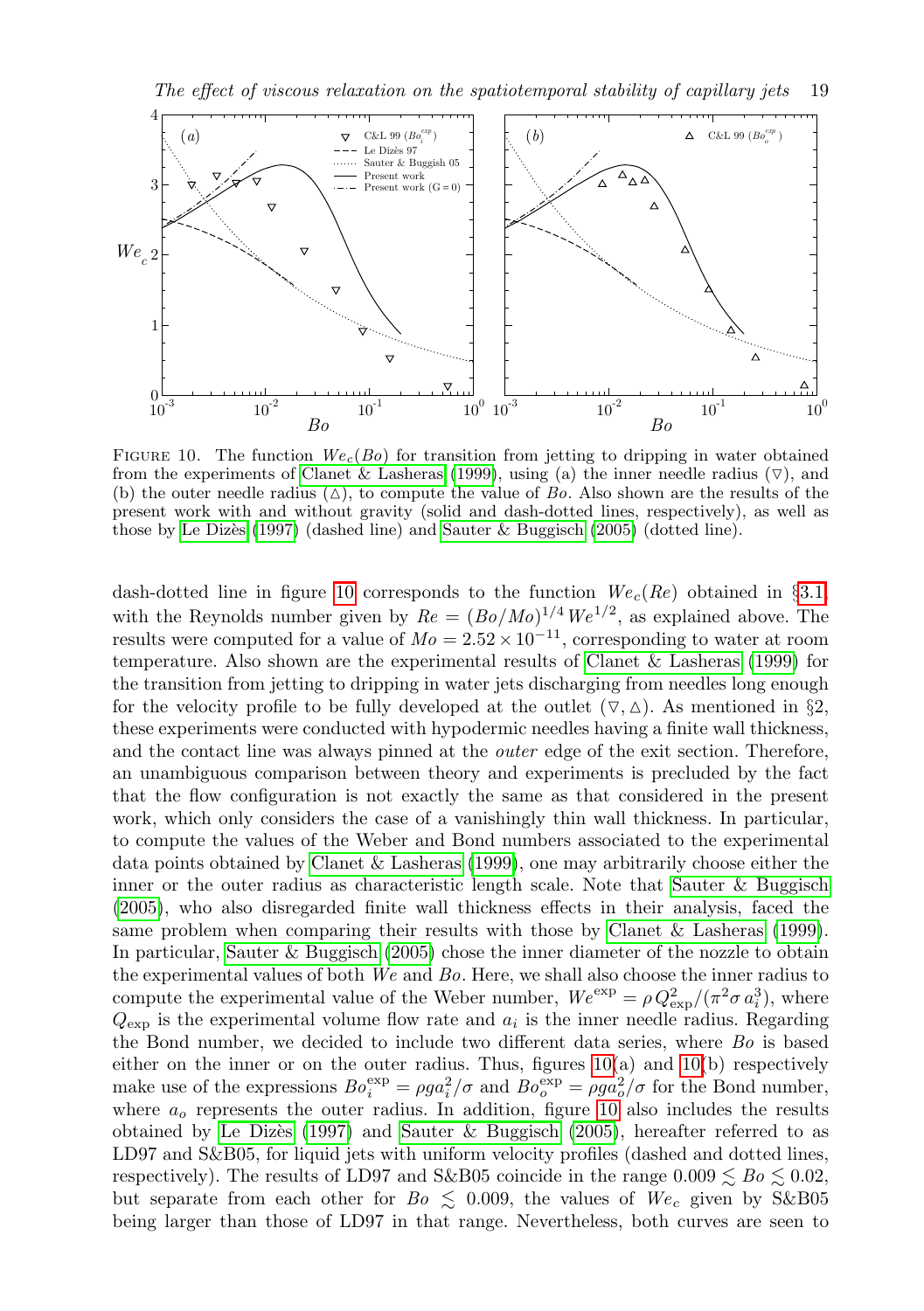underestimate the experimental values of  $We<sub>c</sub>$  up to  $Bo \simeq 0.1$ , where the result of S&B05 crosses the experimental data, overestimating them for  $Bo \gtrsim 0.1$ . In contrast, the results obtained in §[3.2](#page-16-0) of the present work (solid line) are seen to provide better overall agreement with the experimental trend in a wide range of Bond numbers, especially in the case of figure [10\(](#page-18-0)b), where the outer radius is used to compute the Bond number. The result obtained in §[3.1](#page-8-1) for the buoyancy-free jet,  $G = 0$ , (dash-dotted line) agrees with the full computation only for values of  $Bo \lesssim 0.005$ . Thus, in addition to viscous relaxation, the effect of gravity must also be taken into account in the stability analysis to properly describe the transition from jetting to dripping observed in experiments.

# <span id="page-19-0"></span>4. Conclusions

A spatiotemporal linear stability analysis has been performed with the aim of predicting the appearance of local absolute instability in capillary jets undergoing velocity profile relaxation at large Reynolds and Froude numbers. Although the reference case of a fully developed flow at the exit was analysed in detail, the approach presented in this work could also be used to study other exit velocity profiles, e.g. those corresponding to nozzles or short injection tubes. Nevertheless, it could well be that several conclusions drawn from the present work apply also to other configurations, independently of the exact shape of the initial velocity profile. Thus, for instance, we have highlighted the importance of retaining non-parallel terms in the local stability equations, by comparing computations performed with and without these terms. It is important to emphasise that non-parallel terms enter the local stability problem at the same order as viscous effects in the perturbations, namely  $Re^{-1}$ . Consequently, they can be neglected only when base flow variations and transverse velocities become small, as happens sufficiently far downstream from the outlet, where the computations performed with and without non-parallel terms coincide. However, it is precisely the region near the outlet where absolute growth rates become larger due to the small values of the free surface velocity. In fact, when calculated without non-parallel terms, the slope of the local absolute growth rate satisfies  $d\omega_{0,i}(x)/dx < 0$  as  $x \to 0$ . This behaviour is similar to that found by [S¨oderberg](#page-22-7) [\(2003\)](#page-22-7) in his analysis of the relaxing two-dimensional liquid sheet for values of the Weber number smaller than one. In contrast, we have shown here that, in the axisymmetric case, a region of local absolute instability exists near the exit independently of the value of We. However, when non-parallel terms are considered, it has been found that  $\omega_{0,i} < 0$ ,  $d\omega_{0,i}(x)/dx > 0$  as  $x \to 0$  independently of We and, therefore, the local instability is always convective near the outlet. Thus, the strongly stabilising effect of nonparallel terms is able to compensate for the reduced convection velocity of disturbances. This fact is clearly seen, for instance, in the positive convective acceleration of the basic flow near the interface,  $U_X > 0$ , which promotes an enhanced downstream transport of the axial velocity perturbations,  $U_X \hat{u}$ , when compared to the fully parallel approach and which, in turn, leads to smaller values of  $\omega_{0,i}$ . Notice that the last conclusion would hold irrespective of the exact shape of the velocity profile, since it relies only on the fact that the free surface accelerates near the outlet due to the substitution of the no-slip condition at the injector wall to a free surface boundary condition.

The formulation used in the present work leads to a natural prediction for the critical Weber number,  $We<sub>c</sub>$ , below which a global mode is destabilised and subsequently destroys the liquid column leading to a dripping regime. In effect,  $\omega_{0,i}(x)$  presents a local maximum inside the jet and, following Pier *[et al.](#page-21-16)* [\(1998\)](#page-21-16),  $We<sub>c</sub>$  is defined according to the marginal condition that this maximum be zero. For values of  $We > We_c$ , the flow is convectively unstable throughout the jet, while, for  $We < We<sub>c</sub>$ , a localised region of absolute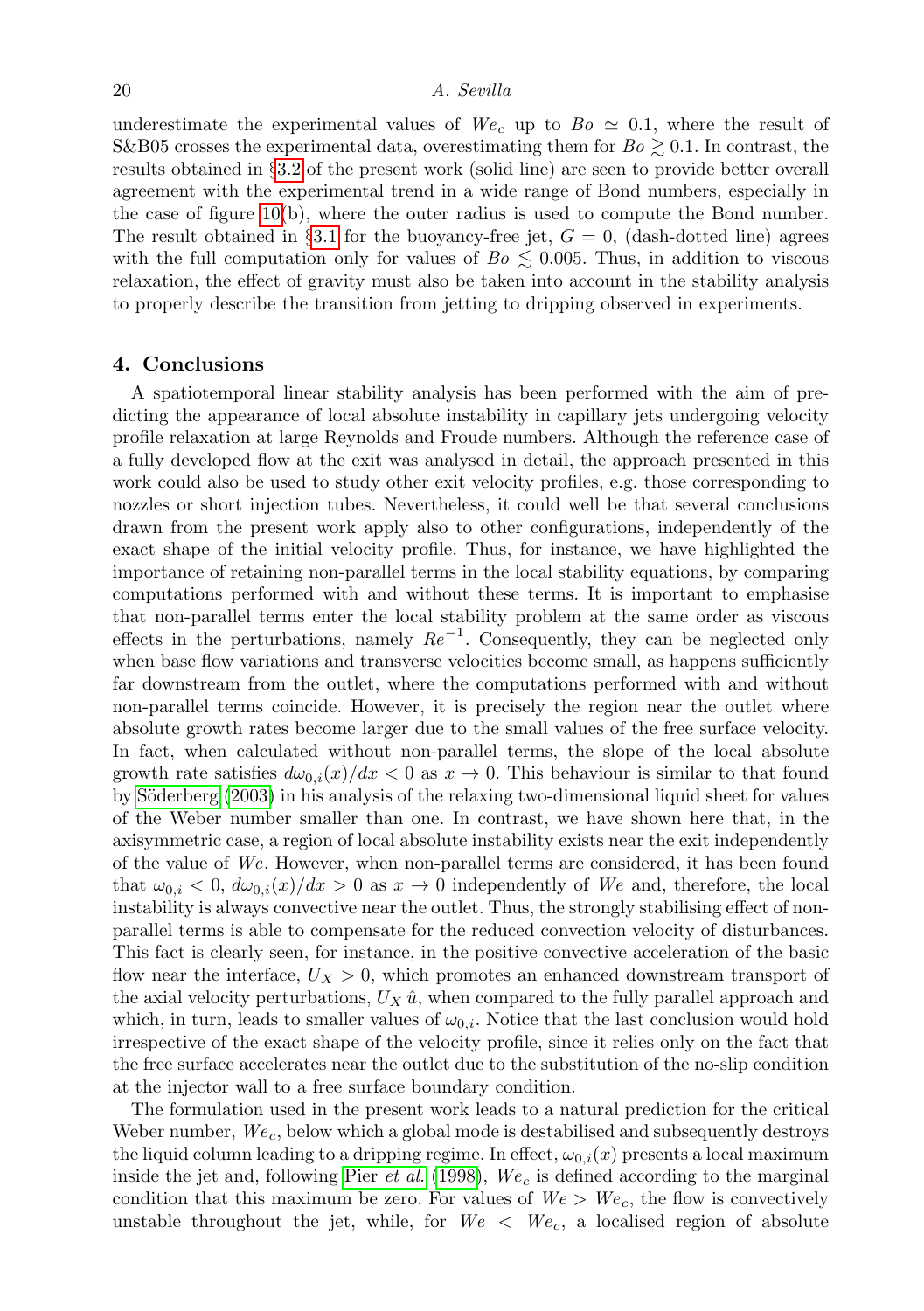instability takes place in its near field. The function  $We<sub>c</sub>(Re)$  has been computed for the case without gravity, showing marked differences with respect to the case of a jet with uniform velocity profile considered by [Leib & Goldstein](#page-21-4)  $(1986a)$  $(1986a)$ . Unfortunately, the available experiments under microgravity conditions were performed either with nozzles [\(O'Donnell](#page-21-25) et al. [2001;](#page-21-25) [Osborne & Steinberg 2006\)](#page-21-26) or at very small Reynolds numbers [\(Vihinen](#page-22-6) et al. [1997\)](#page-22-6), thus precluding a comparison with our results. Given the liquid and the value of  $q$ , the functional dependence can be alternatively written  $We<sub>c</sub>(Mo, Bo)$ , where Mo is the Morton number, which depends neither on the injector radius nor on the jet velocity, and Bo is the Bond number. The function  $We<sub>c</sub>(Bo)$ , computed here for the particular case of water jets under Earth gravity, provides better agreement with the experiments of [Clanet & Lasheras](#page-20-7) [\(1999\)](#page-20-7) than previous studies using uniform velocity profiles (Le Dizès 1997; Sauter  $\&$  Buggisch 2005), thus giving support to the approach used in the present work. It is important to emphasise that, implicit to this approach, is the assumption that the appearance of a pocket of absolute instability leads to the destabilisation of a global mode, independently of the extent of the absolutely unstable domain. Positive evidence for this fact has been given in different contexts, going from model one-dimensional problems (Pier [et al.](#page-21-16) [1998\)](#page-21-16) to actual Navier-Stokes flows (see for instance [Pier & Huerre 2001;](#page-21-17) Sevilla & Martínez-Bazán 2004; [Lesshafft](#page-21-18) *et al.* [2006\)](#page-21-18). Finally, let us point out that a more rigorous approach to analyse the flow under consideration would require either using BiGlobal stability analysis [\(Theofilis 2011\)](#page-22-5), or performing direct numerical simulations. These tasks are left for future work.

Financial support by the Spanish Ministry of Education, Comunidad de Madrid and Universidad Carlos III de Madrid under projects DPI2008-06624-C03-02 and CCG10- UC3M/DPI-4777 is acknowledged. This paper is devoted to the memory of Professor Antonio Barrero, whose integrity will perdure.

#### REFERENCES

- <span id="page-20-5"></span>Ambravaneswaran, B., Subramani, H. J., Phillips, S. D. & Basaran, O. A. 2004 Dripping-jetting transitions in a dripping faucet. Phys. Rev. Lett. 93, 034501.
- <span id="page-20-2"></span>BARRERO, A. & LOSCERTALES, I. G. 2007 Micro- and nanoparticles via capillary flows. Annu. Rev. Fluid Mech. 39, 89–106.
- <span id="page-20-4"></span>Basaran, O. A. 2002 Small-scale free surface flows with breakup: drop formation and emerging applications. AIChE J. 48, 1842–1848.
- <span id="page-20-0"></span>Bogy, D. B. 1979 Drop formation in a circular liquid jet. Annu. Rev. Fluid Mech. 11, 207–228.
- <span id="page-20-10"></span>Chomaz, J.-M. 2005 Global instabilities in spatially developing flows: Non-normality and nonlinearity. Ann. Rev. Fluid Mech. **37**, 357-392.
- <span id="page-20-6"></span>CHOMAZ, J.-M., HUERRE, P. & REDEKOPP, L. G. 1988 Bifurcation to local and global modes in spatially developing flows. Phys. Rev. Lett. 60, 25–28.
- <span id="page-20-7"></span>CLANET, C. & LASHERAS, J. C. 1999 Transition from dripping to jetting. J. Fluid Mech. 383, 307–326.
- <span id="page-20-11"></span>Couairon, A. & Chomaz, J.-M. 1999 Fully nonlinear global modes in slowly varying flows. Phys. Fluids 11, 3688–3703.
- <span id="page-20-12"></span>DEISSLER, R. J. 1987 The convective nature of instability in plane Poiseuille flow. Phys. Fluids 30 (8), 2303–2305.
- <span id="page-20-8"></span>Duda, J. L. & Vrentas, J. S. 1967 Fluid mechanics of laminar liquid jets. Chem. Eng. Sci. 22, 855–869.
- <span id="page-20-1"></span>Eggers, J. 1997 Nonlinear dynamics and breakup of free surface flows. Rev. Mod. Phys. 69, 865–929.
- <span id="page-20-3"></span>Eggers, J. & Villermaux, E. 2008 Physics of liquid jets. Rep. Prog. Phys. 71, 036601.
- <span id="page-20-9"></span>Gavis, J. 1964 Contribution of surface tension to expansion and contraction of capillary jets. Phys. Fluids 7 (7), 1097–1098.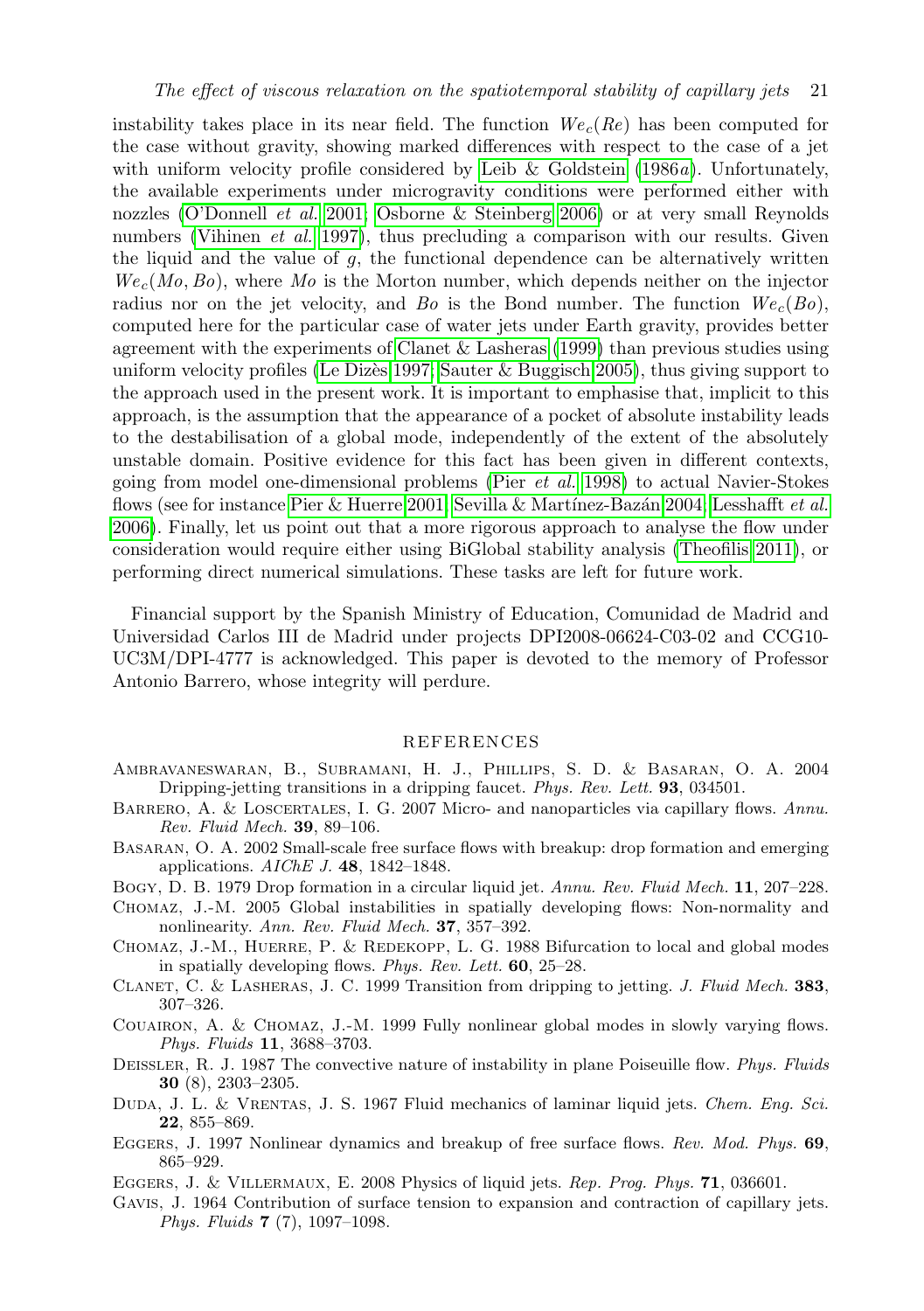- <span id="page-21-2"></span>GORDILLO, J. M. & GEKLE, S. 2010 Generation and breakup of Worthington jets after cavity collapse. Part 2: Tip breakup of stretched jets. J. Fluid Mech. 663, 331–346.
- <span id="page-21-9"></span>GORDILLO, J. M. & PÉREZ-SABORID, M. 2005 Aerodynamic effects in the break-up of liquid jets: on the first wind-induced break-up regime. J. Fluid Mech. 541 (541), 1–20.
- <span id="page-21-10"></span>GORDILLO, J. M., PÉREZ-SABORID, M. & GANÁN-CALVO, A. M. 2001 Linear stability of coflowing liquid–gas jets. J. Fluid Mech. 448, 23–51.
- <span id="page-21-12"></span>Goren, S. L. 1966 Development of the boundary layer at a free surface from a uniform shear flow. J. Fluid Mech. 25, 87–95.
- <span id="page-21-13"></span>Goren, S. L. & Wronski, S. 1966 The shape of low-speed capillary jets of Newtonian liquids. J. Fluid Mech. 25, 185–198.
- <span id="page-21-15"></span>HARMON, D. B. 1955 Drop sizes from low speed jets. J. Franklin Inst.  $259(6)$ , 519 – 522.
- <span id="page-21-20"></span>HERBERT, T. 1997 Parabolized stability equations. Annu. Rev. Fluid Mech. 29, 245–283.
- <span id="page-21-19"></span>HERRADA, M. A., DEL PINO, C., & FERNÁNDEZ-FERIA, R. 2008 Stability of the boundary layer flow on a long thin rotating cylinder. Phys. Fluids 20, 034105.
- <span id="page-21-21"></span>HUERRE, P. & MONKEWITZ, P. 1990 Local and global instabilities in spatially developing flows. Annu. Rev. Fluid Mech. 22, 473-537.
- <span id="page-21-6"></span>Le Dizès, S. 1997 Global modes in falling capillary jets. Eur. J. Mech. B/Fluids 16, 761–778.
- <span id="page-21-4"></span>LEIB, S. J. & GOLDSTEIN, M. E. 1986a Convective and absolute instability of a viscous liquid jet. Phys. Fluids 29 (4), 952–954.
- <span id="page-21-3"></span>LEIB, S. J. & GOLDSTEIN, M. E. 1986b The generation of capillary instabilities on a liquid jet. J. Fluid Mech. 168, 479–500.
- <span id="page-21-18"></span>Lesshafft, L., Huerre, P., Sagaut, P. & Terracol, M. 2006 Nonlinear global modes in hot jets. J. Fluid Mech. 554, 393–409.
- <span id="page-21-0"></span>Lin, S. P. & Reitz, R. D. 1998 Drop and spray formation from a liquid jet. Annu. Rev. Fluid Mech. 30, 85–105.
- <span id="page-21-23"></span>Miles, J. W. 1960 The hydrodynamic stability of a thin film of liquid in uniform shearing motion. J. Fluid Mech. 8, 593–610.
- <span id="page-21-5"></span>Monkewitz, P. A., Davis, J., Bojorquez, B. & Yu, M.-H. 1988 The breakup of a liquid jet at high Weber number. Bull. Am. Phys. Soc. 33, 2273.
- <span id="page-21-22"></span>Monkewitz, P. A., Huerre, P. & Chomaz, J.-M. 1993 Global linear stability analysis of weakly non-parallel shear flows. J. Fluid Mech. 251, 1-20.
- <span id="page-21-11"></span> $O\tilde{G}$ UZ, H. 1998 On the relaxation of laminar jets at high Reynolds numbers. *Phys. Fluids* 10 (2), 361–367.
- <span id="page-21-7"></span>Oguz, H. & Prosperetti, A. 1993 Dynamics of bubble growth and detachment from a needle. J. Fluid Mech. 257, 111–145.
- <span id="page-21-25"></span>O'Donnell, B., Chen, J. N. & Lin, S. P. 2001 Transition from convective to absolute instability in a liquid jet. Phys. Fluids 13 (9), 2732–2734.
- <span id="page-21-26"></span>Osborne, B. P. & Steinberg, T. A. 2006 An experimental investigation into liquid jetting modes and break-up mechanisms conducted with a new reduced gravity facility. Microgravity Sci. Technol. XVIII (3/4), 57-61.
- <span id="page-21-14"></span>Philippe, C. & Dumargue, P. 1991 Etude de l'etablissement d'un jet liquide laminaire emergeant d'une conduite cylindrique verticale semi-infinie et soumis a l'influence de la gravite. ZAMP 42, 227–242.
- <span id="page-21-17"></span>PIER, B. & HUERRE, P. 2001 Nonlinear self-sustained structures and fronts in spatially developing wake flows. J. Fluid Mech. 145, 145–174.
- <span id="page-21-16"></span>PIER, B., HUERRE, P., CHOMAZ, J.-M. & COUAIRON, A. 1998 Steep nonlinear global modes in spatially developing media. Phys. Fluids 10 (10), 2433–2435.
- <span id="page-21-1"></span>Rayleigh, W. S. 1878 On the instability of jets. Proc. London Math. Soc. 10, 4–13.
- <span id="page-21-27"></span>Sauter, U. S. & Buggisch, H. W. 2005 Stability of initially slow viscous jets driven by gravity. J. Fluid Mech. 533, 237–257.
- <span id="page-21-8"></span>SEVILLA, A., GORDILLO, J. M. & MARTÍNEZ-BAZÁN, C. 2005 Transition from bubbling to jetting in a coaxial air-water jet. Phys. Fluids 17, 018105.
- <span id="page-21-28"></span>SEVILLA, A. & MARTÍNEZ-BAZÁN, C. 2004 Vortex shedding in high Reynolds number axisymmetric bluff-body wakes: Local linear instability and global bleed control. Phys. Fluids 16, 3460.
- <span id="page-21-24"></span>SMITH, M. K. & DAVIS, S. H. 1982 The instability of sheared liquid layers. J. Fluid Mech. 121, 187–206.